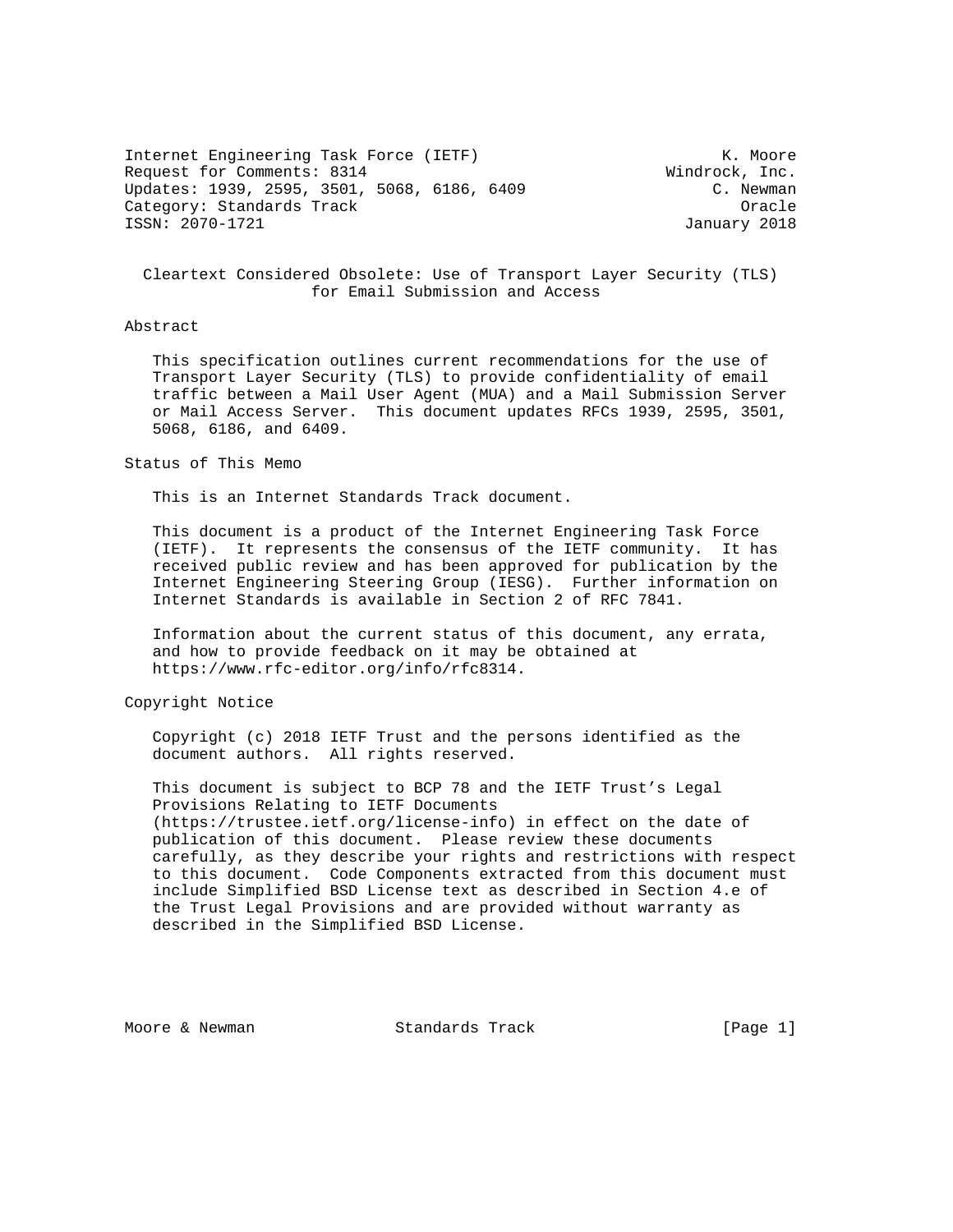## Table of Contents

|  | 1.1. How This Document Updates Previous RFCs 3                |
|--|---------------------------------------------------------------|
|  | 2. Conventions and Terminology Used in This Document  4       |
|  |                                                               |
|  |                                                               |
|  |                                                               |
|  |                                                               |
|  | 3.4. Implicit TLS Connection Closure for POP, IMAP, and       |
|  |                                                               |
|  | 4. Use of TLS by Mail Access Servers and Message Submission   |
|  |                                                               |
|  | 4.1. Deprecation of Services Using Cleartext and TLS Versions |
|  |                                                               |
|  | 4.2. Mail Server Use of Client Certificate Authentication  9  |
|  | 4.3. Recording TLS Ciphersuite in "Received" Header Field  9  |
|  | 4.4. TLS Server Certificate Requirements 10                   |
|  | 4.5. Recommended DNS Records for Mail Protocol Servers 11     |
|  |                                                               |
|  |                                                               |
|  |                                                               |
|  |                                                               |
|  | 4.6. Changes to Internet-Facing Servers 11                    |
|  |                                                               |
|  | 5.1. Use of SRV Records in Establishing Configuration 13      |
|  | 5.2. Minimum Confidentiality Level 14                         |
|  |                                                               |
|  | 5.5. Client Certificate Authentication 16                     |
|  | 6. Considerations Related to Antivirus/Antispam Software      |
|  |                                                               |
|  |                                                               |
|  | 7.1. POP3S Port Registration Update 17                        |
|  | 7.2. IMAPS Port Registration Update 18                        |
|  | 7.3. Submissions Port Registration 18                         |
|  | 7.4. Additional Registered Clauses for "Received" Fields 19   |
|  |                                                               |
|  |                                                               |
|  |                                                               |
|  |                                                               |
|  | Appendix A. Design Considerations 24                          |
|  |                                                               |
|  |                                                               |
|  |                                                               |

Moore & Newman Standards Track [Page 2]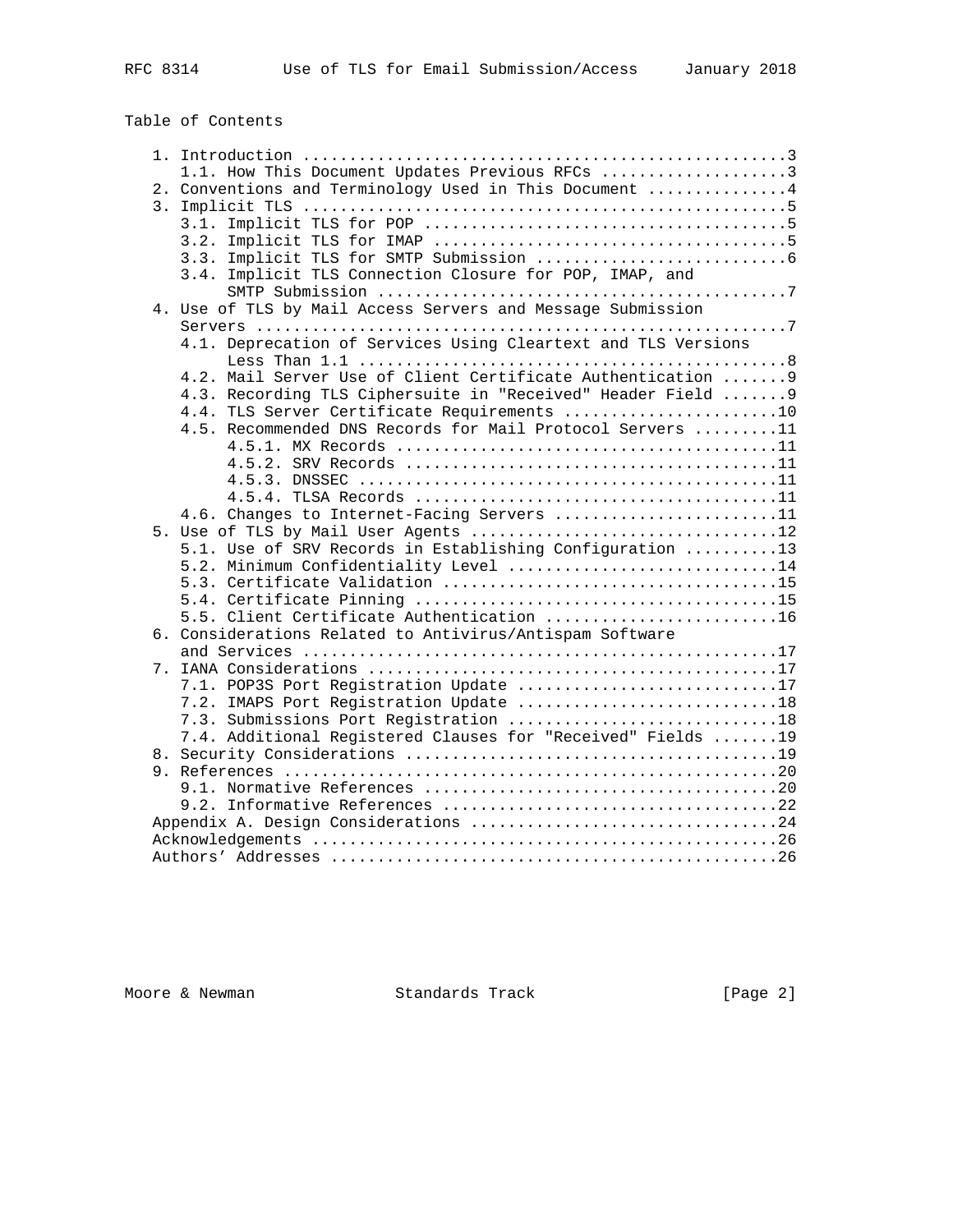1. Introduction

 Software that provides email service via the Internet Message Access Protocol (IMAP) [RFC3501], the Post Office Protocol (POP) [RFC1939], and/or Simple Mail Transfer Protocol (SMTP) Submission [RFC6409] usually has Transport Layer Security (TLS) [RFC5246] support but often does not use it in a way that maximizes end-user confidentiality. This specification describes current recommendations for the use of TLS in interactions between Mail User Agents (MUAs) and Mail Access Servers, and also between MUAs and Mail Submission Servers.

In brief, this memo now recommends that:

- o TLS version 1.2 or greater be used for all traffic between MUAs and Mail Submission Servers, and also between MUAs and Mail Access Servers.
- o MUAs and Mail Service Providers (MSPs) (a) discourage the use of cleartext protocols for mail access and mail submission and (b) deprecate the use of cleartext protocols for these purposes as soon as practicable.
- o Connections to Mail Submission Servers and Mail Access Servers be made using "Implicit TLS" (as defined below), in preference to connecting to the "cleartext" port and negotiating TLS using the STARTTLS command or a similar command.

 This memo does not address the use of TLS with SMTP for message relay (where Message Submission [RFC6409] does not apply). Improving the use of TLS with SMTP for message relay requires a different approach. One approach to address that topic is described in [RFC7672]; another is provided in [MTA-STS].

 The recommendations in this memo do not replace the functionality of, and are not intended as a substitute for, end-to-end encryption of electronic mail.

1.1. How This Document Updates Previous RFCs

 This document updates POP (RFC 1939), IMAP (RFC 3501), and Submission (RFC 6409, RFC 5068) in two ways:

- 1. By adding Implicit TLS ports as Standards Track ports for these protocols as described in Section 3.
- 2. By updating TLS best practices that apply to these protocols as described in Sections 4 and 5.

| Standards Track<br>Moore & Newman | [Page 3] |
|-----------------------------------|----------|
|-----------------------------------|----------|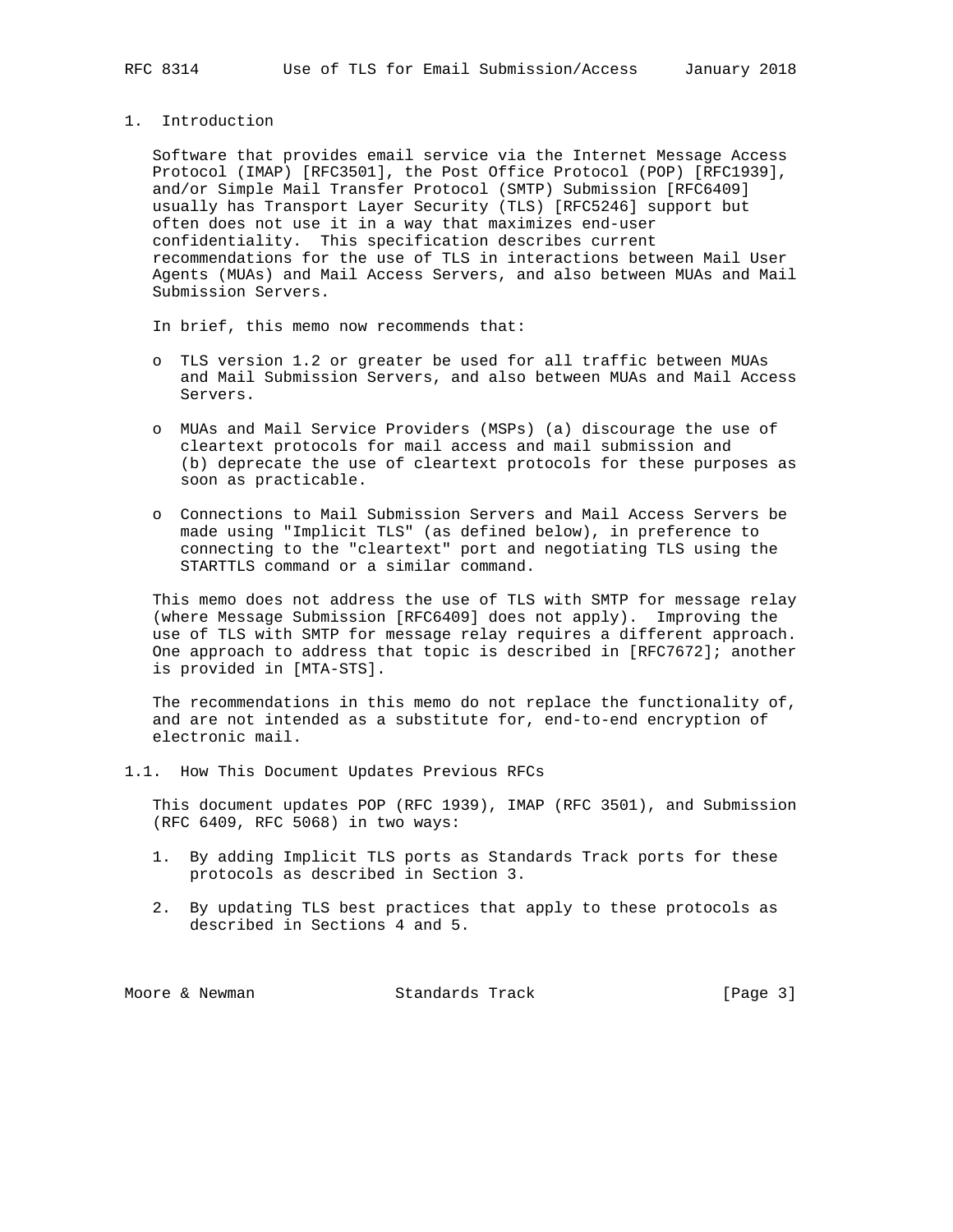This document updates RFC 2595 by replacing Section 7 of RFC 2595 with the preference for Implicit TLS as described in Sections 1 and 3 of this document, as well as by updating TLS best practices that apply to the protocols in RFC 2595 as described in Sections 4 and 5 of this document.

This document updates RFC 6186 as described herein, in Section 5.1.

2. Conventions and Terminology Used in This Document

 The key words "MUST", "MUST NOT", "REQUIRED", "SHALL", "SHALL NOT", "SHOULD", "SHOULD NOT", "RECOMMENDED", "NOT RECOMMENDED", "MAY", and "OPTIONAL" in this document are to be interpreted as described in BCP 14 [RFC2119] [RFC8174] when, and only when, they appear in all capitals, as shown here.

 The term "Implicit TLS" refers to the automatic negotiation of TLS whenever a TCP connection is made on a particular TCP port that is used exclusively by that server for TLS connections. The term "Implicit TLS" is intended to contrast with the use of STARTTLS and similar commands in POP, IMAP, SMTP Message Submission, and other protocols, that are used by the client and the server to explicitly negotiate TLS on an established cleartext TCP connection.

 The term "Mail Access Server" refers to a server for POP, IMAP, and any other protocol used to access or modify received messages, or to access or modify a mail user's account configuration.

 The term "Mail Submission Server" refers to a server for the protocol specified in [RFC6409] (or one of its predecessors or successors) for submission of outgoing messages for delivery to recipients.

 The term "Mail Service Provider" (or "MSP") refers to an operator of Mail Access Servers and/or Mail Submission Servers.

 The term "Mail Account" refers to a user's identity with an MSP, that user's authentication credentials, any user email that is stored by the MSP, and any other per-user configuration information maintained by the MSP (for example, instructions for filtering spam). Most MUAs support the ability to access multiple Mail Accounts.

 For each account that an MUA accesses on its user's behalf, it must have the server names, ports, authentication credentials, and other configuration information specified by the user. This information, which is used by the MUA, is referred to as "Mail Account Configuration".

Moore & Newman Standards Track (Page 4)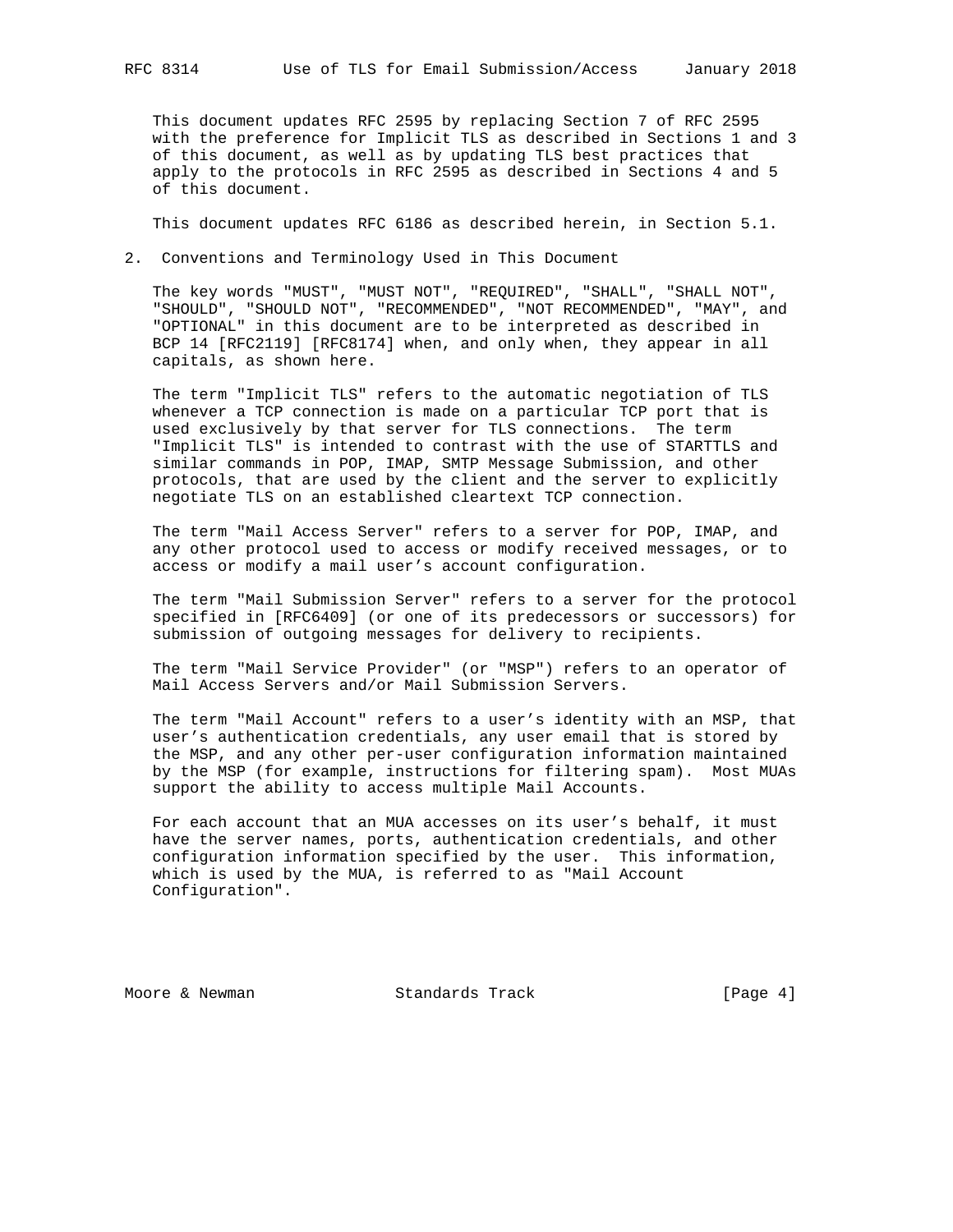This specification expresses syntax using the Augmented Backus-Naur Form (ABNF) as described in [RFC5234], including the core rules provided in Appendix B of [RFC5234] and the rules provided in [RFC5322].

## 3. Implicit TLS

 Previous standards for the use of email protocols with TLS used the STARTTLS mechanism: [RFC2595], [RFC3207], and [RFC3501]. With STARTTLS, the client establishes a cleartext application session and determines whether to issue a STARTTLS command based on server capabilities and client configuration. If the client issues a STARTTLS command, a TLS handshake follows that can upgrade the connection. Although this mechanism has been deployed, an alternate mechanism where TLS is negotiated immediately at connection start on a separate port (referred to in this document as "Implicit TLS") has been deployed more successfully. To encourage more widespread use of TLS and to also encourage greater consistency regarding how TLS is used, this specification now recommends the use of Implicit TLS for POP, IMAP, SMTP Submission, and all other protocols used between an MUA and an MSP.

#### 3.1. Implicit TLS for POP

 When a TCP connection is established for the "pop3s" service (default port 995), a TLS handshake begins immediately. Clients MUST implement the certificate validation mechanism described in [RFC7817]. Once the TLS session is established, POP3 [RFC1939] protocol messages are exchanged as TLS application data for the remainder of the TCP connection. After the server sends an +OK greeting, the server and client MUST enter the AUTHORIZATION state, even if a client certificate was supplied during the TLS handshake.

 See Sections 5.5 and 4.2 for additional information on client certificate authentication. See Section 7.1 for port registration information.

## 3.2. Implicit TLS for IMAP

 When a TCP connection is established for the "imaps" service (default port 993), a TLS handshake begins immediately. Clients MUST implement the certificate validation mechanism described in [RFC7817]. Once the TLS session is established, IMAP [RFC3501] protocol messages are exchanged as TLS application data for the remainder of the TCP connection. If a client certificate was provided during the TLS handshake that the server finds acceptable, the server MAY issue a PREAUTH greeting, in which case both the

Moore & Newman Standards Track [Page 5]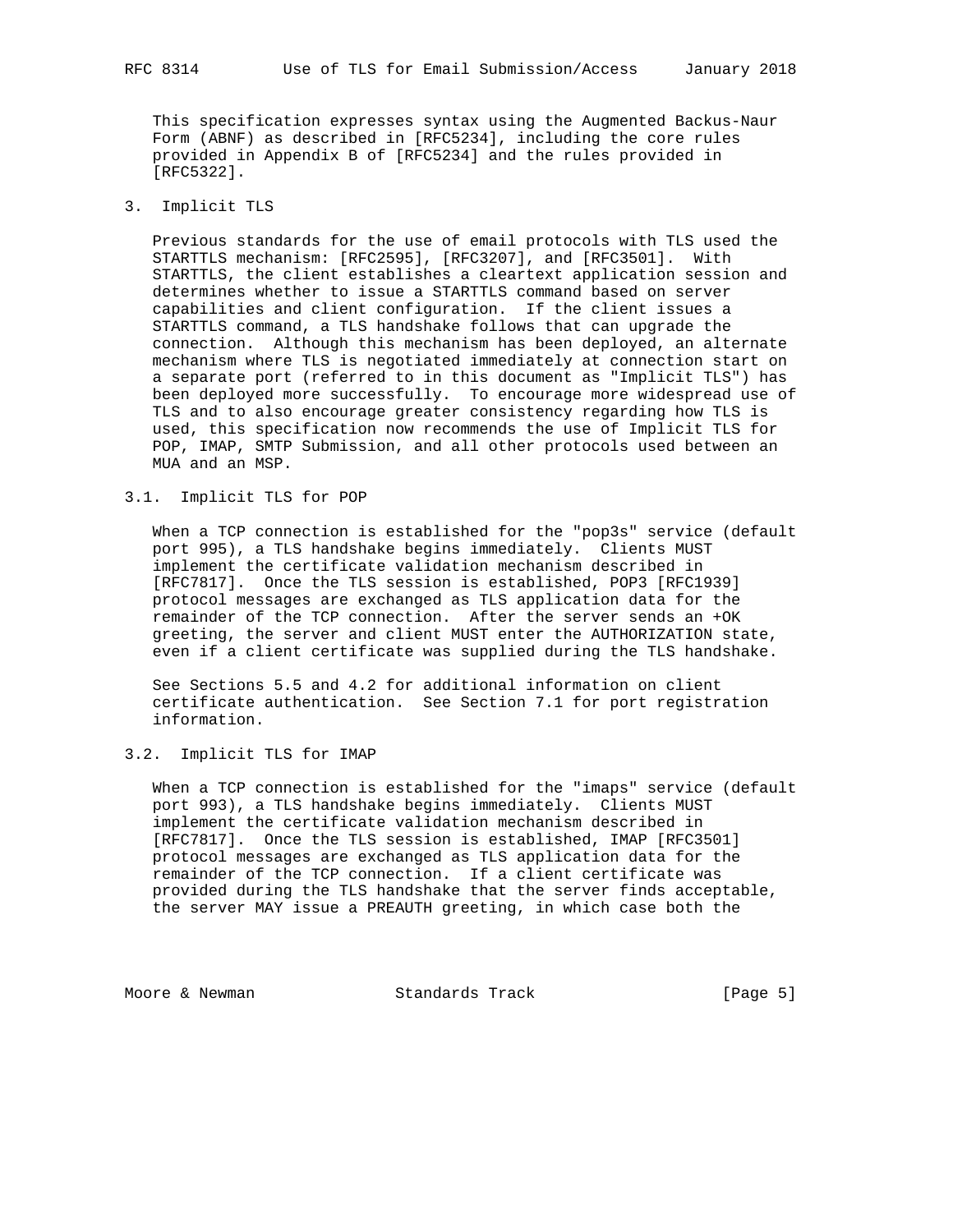server and the client enter the AUTHENTICATED state. If the server issues an OK greeting, then both the server and the client enter the NOT AUTHENTICATED state.

 See Sections 5.5 and 4.2 for additional information on client certificate authentication. See Section 7.2 for port registration information.

## 3.3. Implicit TLS for SMTP Submission

 When a TCP connection is established for the "submissions" service (default port 465), a TLS handshake begins immediately. Clients MUST implement the certificate validation mechanism described in [RFC7817]. Once the TLS session is established, Message Submission protocol data [RFC6409] is exchanged as TLS application data for the remainder of the TCP connection. (Note: The "submissions" service name is defined in Section 7.3 of this document and follows the usual convention that the name of a service layered on top of Implicit TLS consists of the name of the service as used without TLS, with an "s" appended.)

 The STARTTLS mechanism on port 587 is relatively widely deployed due to the situation with port 465 (discussed in Section 7.3). This differs from IMAP and POP services where Implicit TLS is more widely deployed on servers than STARTTLS. It is desirable to migrate core protocols used by MUA software to Implicit TLS over time, for consistency as well as for the additional reasons discussed in Appendix A. However, to maximize the use of encryption for submission, it is desirable to support both mechanisms for Message Submission over TLS for a transition period of several years. As a result, clients and servers SHOULD implement both STARTTLS on port 587 and Implicit TLS on port 465 for this transition period. Note that there is no significant difference between the security properties of STARTTLS on port 587 and Implicit TLS on port 465 if the implementations are correct and if both the client and the server are configured to require successful negotiation of TLS prior to Message Submission.

 Note that the "submissions" port provides access to a Message Submission Agent (MSA) as defined in [RFC6409], so requirements and recommendations for MSAs in that document, including the requirement to implement SMTP AUTH [RFC4954] and the requirements of Email Submission Operations [RFC5068], also apply to the submissions port.

 See Sections 5.5 and 4.2 for additional information on client certificate authentication. See Section 7.3 for port registration information.

Moore & Newman Standards Track [Page 6]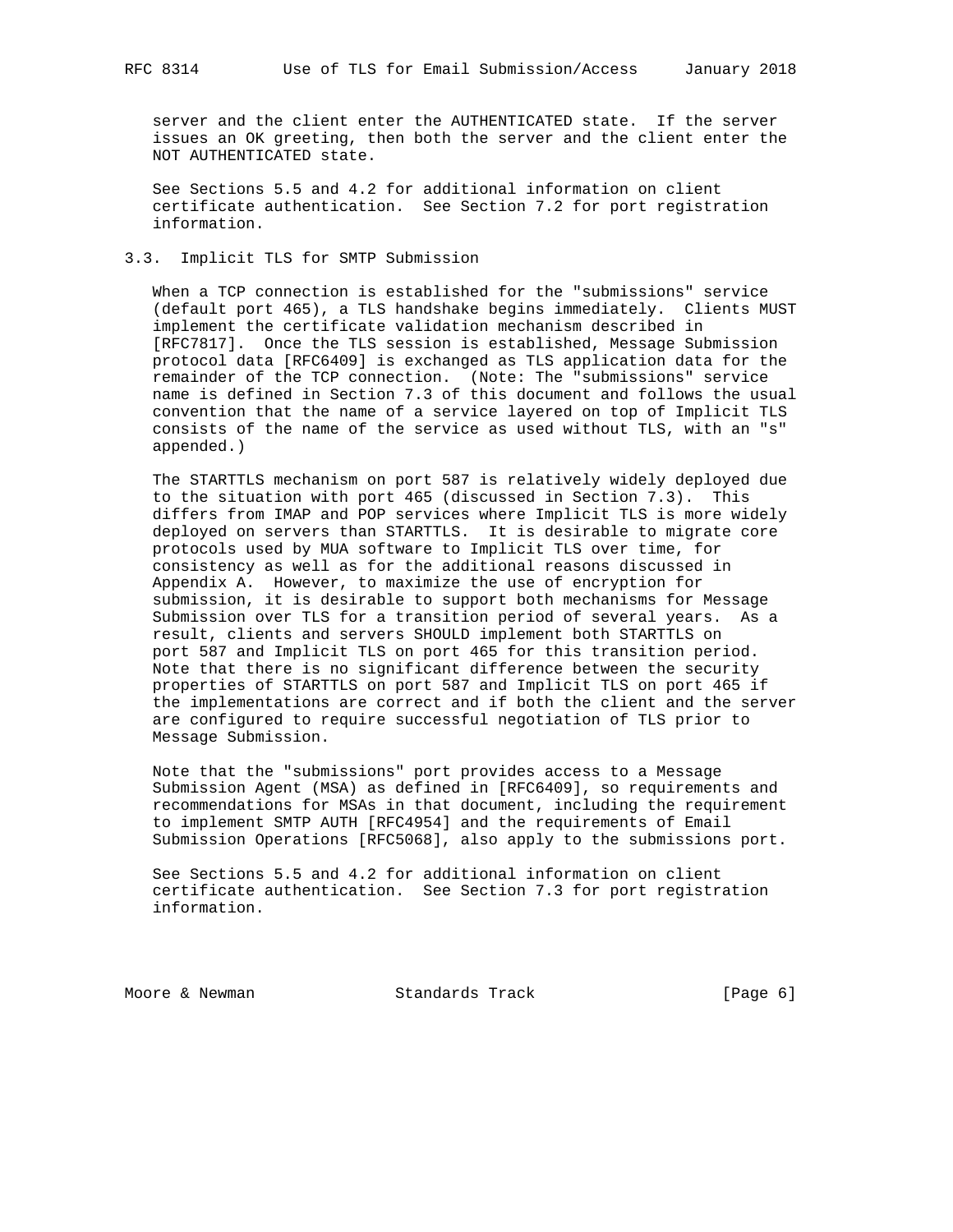3.4. Implicit TLS Connection Closure for POP, IMAP, and SMTP Submission

 When a client or server wishes to close the connection, it SHOULD initiate the exchange of TLS close alerts before TCP connection termination. The client MAY, after sending a TLS close alert, gracefully close the TCP connection (e.g., call the close() function on the TCP socket or otherwise issue a TCP CLOSE ([RFC793], Section 3.5)) without waiting for a TLS response from the server.

4. Use of TLS by Mail Access Servers and Message Submission Servers

 The following requirements and recommendations apply to Mail Access Servers and Mail Submission Servers, or, if indicated, to MSPs:

- o MSPs that support POP, IMAP, and/or Message Submission MUST support TLS access for those protocol servers.
- o Servers provided by MSPs other than POP, IMAP, and/or Message Submission SHOULD support TLS access and MUST support TLS access for those servers that support authentication via username and password.
- o MSPs that support POP, IMAP, and/or Message Submission SHOULD provide and support instances of those services that use Implicit TLS. (See Section 3.)
- o For compatibility with existing MUAs and existing MUA configurations, MSPs SHOULD also, in the near term, provide instances of these services that support STARTTLS. This will permit legacy MUAs to discover new availability of TLS capability on servers and may increase the use of TLS by such MUAs. However, servers SHOULD NOT advertise STARTTLS if the use of the STARTTLS command by a client is likely to fail (for example, if the server has no server certificate configured).
- o MSPs SHOULD advertise their Mail Access Servers and Mail Submission Servers, using DNS SRV records according to [RFC6186]. (In addition to making correct configuration easier for MUAs, this provides a way by which MUAs can discover when an MSP begins to offer TLS-based services.) Servers supporting TLS SHOULD be advertised in preference to cleartext servers (if offered). In addition, servers using Implicit TLS SHOULD be advertised in preference to servers supporting STARTTLS (if offered). (See also Section 4.5.)
- o MSPs SHOULD deprecate the use of cleartext Mail Access Servers and Mail Submission Servers as soon as practicable. (See Section 4.1.)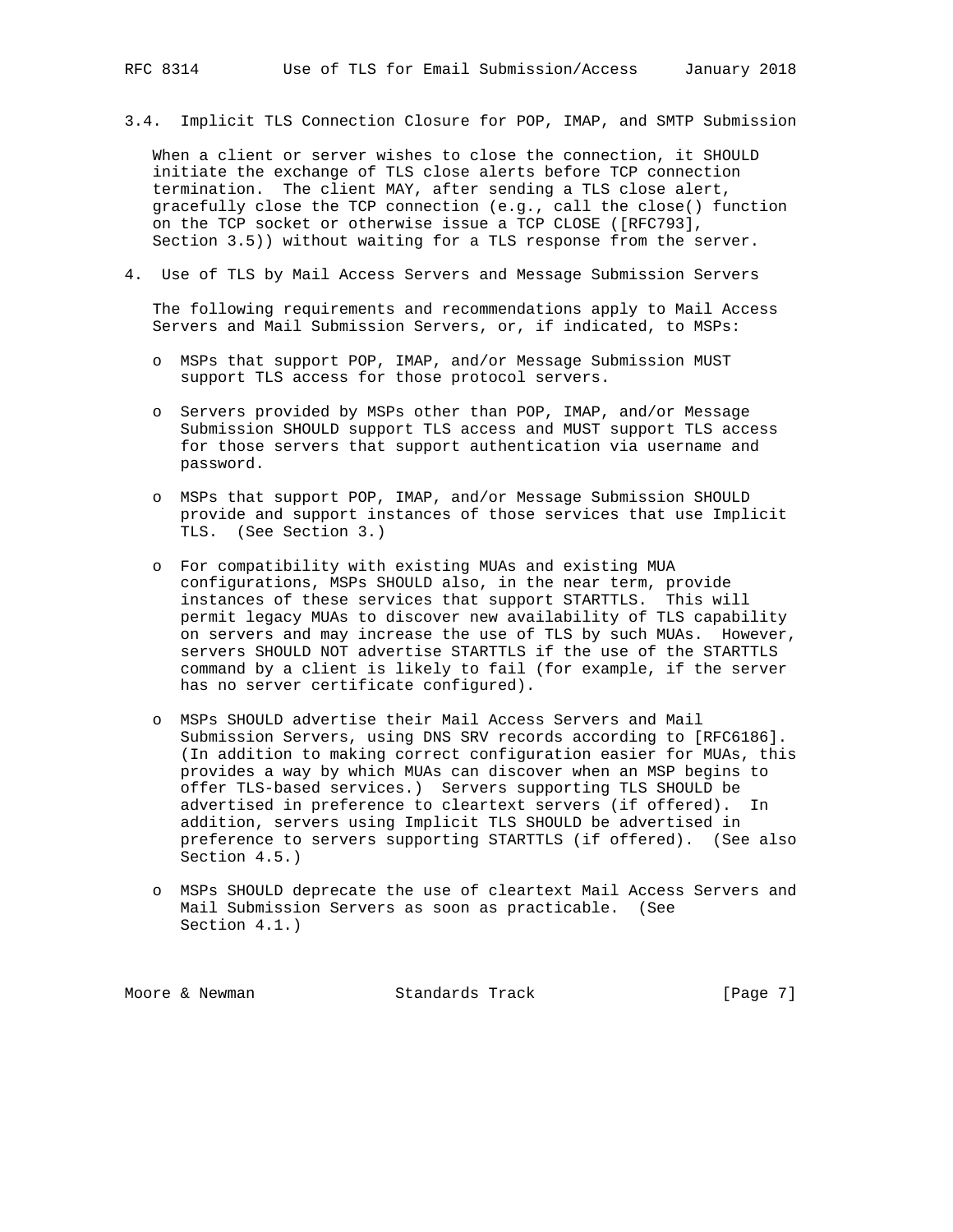- o MSPs currently supporting such use of cleartext SMTP (on port 25) as a means of Message Submission by their users (whether or not requiring authentication) SHOULD transition their users to using TLS (either Implicit TLS or STARTTLS) as soon as practicable.
- o Mail Access Servers and Mail Submission Servers MUST support TLS 1.2 or later.
- o All Mail Access Servers and Mail Submission Servers SHOULD implement the recommended TLS ciphersuites described in [RFC7525] or a future BCP or Standards Track revision of that document.
- o As soon as practicable, MSPs currently supporting Secure Sockets Layer (SSL) 2.x, SSL 3.0, or TLS 1.0 SHOULD transition their users to TLS 1.1 or later and discontinue support for those earlier versions of SSL and TLS.
- o Mail Submission Servers accepting mail using TLS SHOULD include in the Received field of the outgoing message the TLS ciphersuite of the session in which the mail was received. (See Section 4.3.)
- o All Mail Access Servers and Mail Submission Servers implementing TLS SHOULD log TLS cipher information along with any connection or authentication logs that they maintain.

Additional considerations and details appear below.

4.1. Deprecation of Services Using Cleartext and TLS Versions Less Than 1.1

 The specific means employed for deprecation of cleartext Mail Access Servers and Mail Submission Servers MAY vary from one MSP to the next in light of their user communities' needs and constraints. For example, an MSP MAY implement a gradual transition in which, over time, more and more users are forbidden to authenticate to cleartext instances of these servers, thus encouraging those users to migrate to Implicit TLS. Access to cleartext servers should eventually be either (a) disabled or (b) limited strictly for use by legacy systems that cannot be upgraded.

 After a user's ability to authenticate to a server using cleartext is revoked, the server denying such access MUST NOT provide any indication over a cleartext channel of whether the user's authentication credentials were valid. An attempt to authenticate as such a user using either invalid credentials or valid credentials MUST both result in the same indication of access being denied.

Moore & Newman Standards Track [Page 8]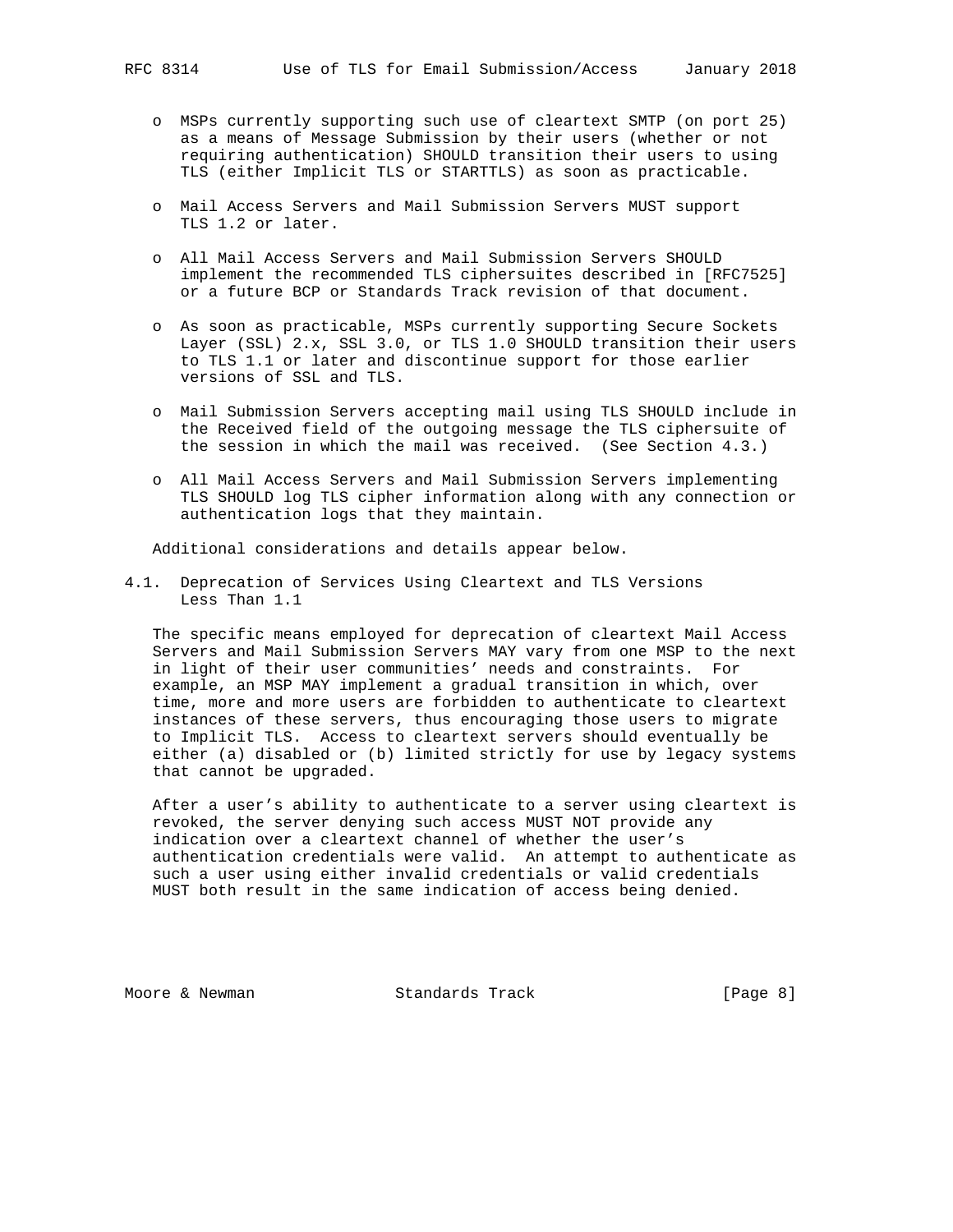Also, users previously authenticating with passwords sent as cleartext SHOULD be required to change those passwords when migrating to TLS, if the old passwords were likely to have been compromised. (For any large community of users using the public Internet to access mail without encryption, the compromise of at least some of those passwords should be assumed.)

 Transition of users from SSL or TLS 1.0 to later versions of TLS MAY be accomplished by a means similar to that described above. There are multiple ways to accomplish this. One way is for the server to refuse a ClientHello message from any client sending a ClientHello.version field corresponding to any version of SSL or TLS 1.0. Another way is for the server to accept ClientHello messages from some client versions that it does not wish to support but later refuse to allow the user to authenticate. The latter method may provide a better indication to the user of the reason for the failure but (depending on the protocol and method of authentication used) may also risk exposure of the user's password over a channel that is known to not provide adequate confidentiality.

 It is RECOMMENDED that new users be required to use TLS version 1.1 or greater from the start. However, an MSP may find it necessary to make exceptions to accommodate some legacy systems that support only earlier versions of TLS or only cleartext.

4.2. Mail Server Use of Client Certificate Authentication

 Mail Submission Servers and Mail Access Servers MAY implement client certificate authentication on the Implicit TLS port. Such servers MUST NOT request a client certificate during the TLS handshake unless the server is configured to accept some client certificates as sufficient for authentication and the server has the ability to determine a mail server authorization identity matching such certificates. How to make this determination is presently implementation specific.

 If the server accepts the client's certificate as sufficient for authorization, it MUST enable the Simple Authentication and Security Layer (SASL) EXTERNAL mechanism [RFC4422]. An IMAPS server MAY issue a PREAUTH greeting instead of enabling SASL EXTERNAL.

4.3. Recording TLS Ciphersuite in "Received" Header Field

 The ESMTPS transmission type [RFC3848] provides trace information that can indicate that TLS was used when transferring mail. However, TLS usage by itself is not a guarantee of confidentiality or security. The TLS ciphersuite provides additional information about the level of security made available for a connection. This section

Moore & Newman Standards Track [Page 9]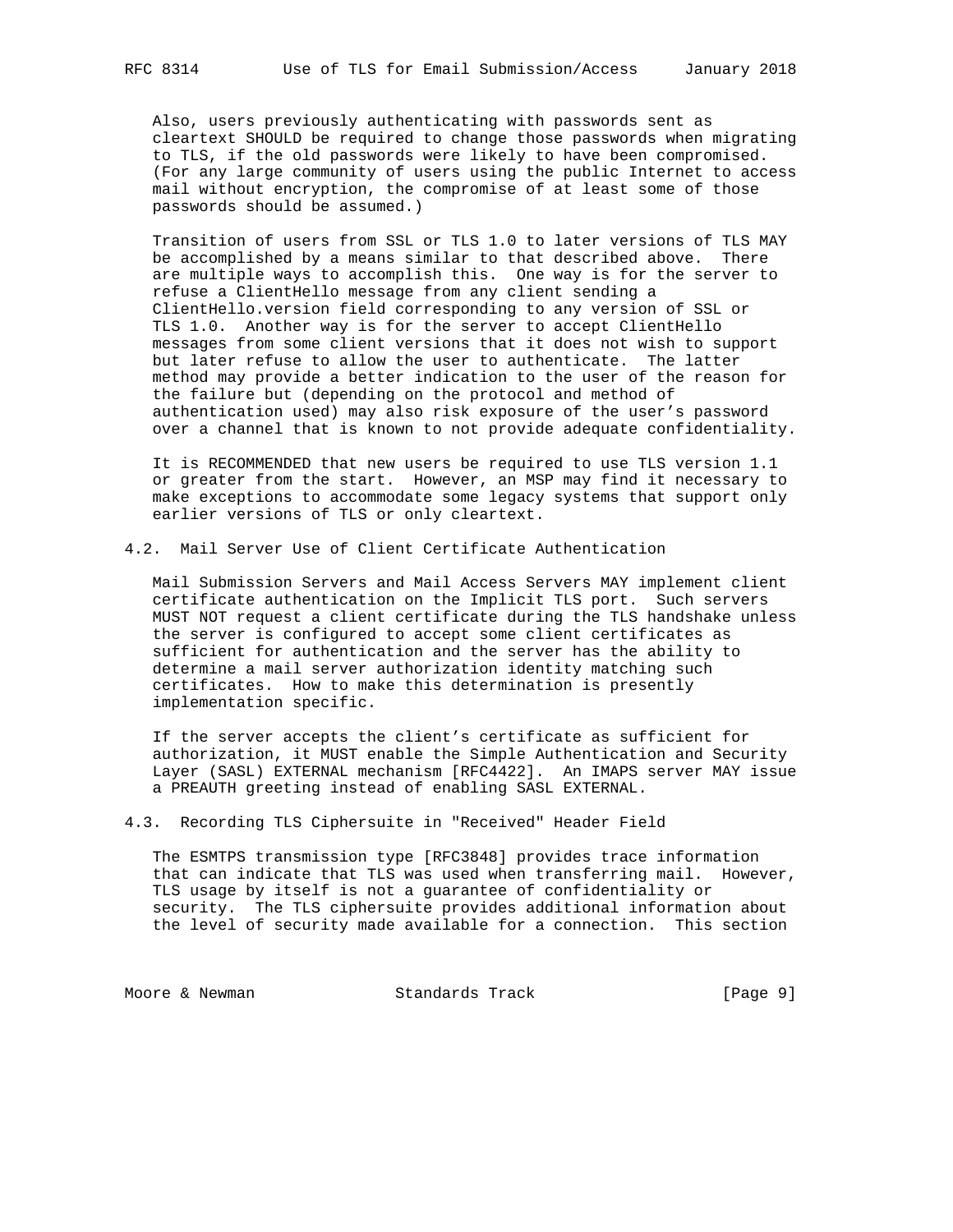defines a new SMTP "tls" Received header additional-registered-clause that is used to record the TLS ciphersuite that was negotiated for the connection. This clause SHOULD be included whenever a Submission server generates a Received header field for a message received via TLS. The value included in this additional clause SHOULD be the registered ciphersuite name (e.g.,

 TLS\_ECDHE\_RSA\_WITH\_AES\_128\_GCM\_SHA256) included in the "TLS Cipher Suite Registry". In the event that the implementation does not know the name of the ciphersuite (a situation that should be remedied promptly), a four-digit hexadecimal ciphersuite identifier MAY be used. In addition, the Diffie-Hellman group name associated with the ciphersuite MAY be included (when applicable and known) following the ciphersuite name. The ABNF for the field follows:

 tls-cipher-clause = CFWS "tls" FWS tls-cipher [ CFWS tls-dh-group-clause ]

tls-cipher = tls-cipher-name / tls-cipher-hex

tls-cipher-name = ALPHA  $*(ALPHA / DIGIT / "__")$  ; as registered in the IANA "TLS Cipher Suite Registry" ; <https://www.iana.org/assignments/tls-parameters>

tls-cipher-hex = "0x" 4HEXDIG

 tls-dh-group-clause = "group" FWS dh-group ; not to be used except immediately after tls-cipher

dh-group = ALPHA \*(ALPHA / DIGIT / "\_" / "-") ; as registered in the IANA "TLS Supported Groups Registry" ; <https://www.iana.org/assignments/tls-parameters>

4.4. TLS Server Certificate Requirements

 MSPs MUST maintain valid server certificates for all servers. See [RFC7817] for the recommendations and requirements necessary to achieve this.

 If a protocol server provides service for more than one mail domain, it MAY use a separate IP address for each domain and/or a server certificate that advertises multiple domains. This will generally be necessary unless and until it is acceptable to impose the constraint that the server and all clients support the Server Name Indication (SNI) extension to TLS [RFC6066]. Mail servers supporting the SNI need to support the post-SRV hostname to interoperate with MUAs that have not implemented [RFC6186]. For more discussion of this problem, see Section 5.1 of [RFC7817].

Moore & Newman Standards Track [Page 10]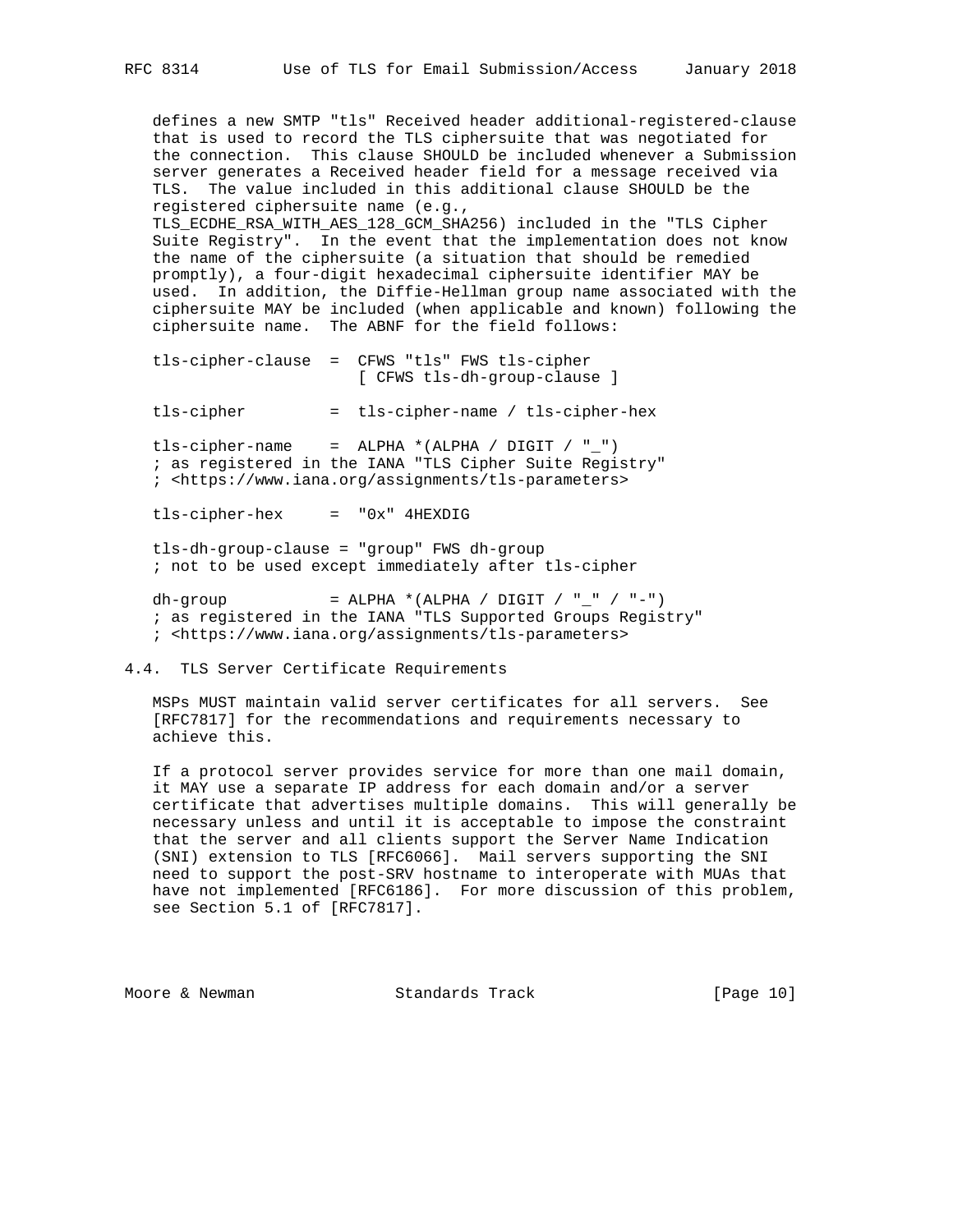## 4.5. Recommended DNS Records for Mail Protocol Servers

 This section discusses not only the DNS records that are recommended but also implications of DNS records for server configuration and TLS server certificates.

#### 4.5.1. MX Records

 It is recommended that MSPs advertise MX records for the handling of inbound mail (instead of relying entirely on A or AAAA records) and that those MX records be signed using DNSSEC [RFC4033]. This is mentioned here only for completeness, as the handling of inbound mail is out of scope for this document.

## 4.5.2. SRV Records

 MSPs SHOULD advertise SRV records to aid MUAs in determining the proper configuration of servers, per the instructions in [RFC6186].

 MSPs SHOULD advertise servers that support Implicit TLS in preference to servers that support cleartext and/or STARTTLS operation.

## 4.5.3. DNSSEC

 All DNS records advertised by an MSP as a means of aiding clients in communicating with the MSP's servers SHOULD be signed using DNSSEC if and when the parent DNS zone supports doing so.

## 4.5.4. TLSA Records

 MSPs SHOULD advertise TLSA records to provide an additional trust anchor for public keys used in TLS server certificates. However, TLSA records MUST NOT be advertised unless they are signed using DNSSEC.

#### 4.6. Changes to Internet-Facing Servers

 When an MSP changes the Internet-facing Mail Access Servers and Mail Submission Servers, including SMTP-based spam/virus filters, it is generally necessary to support the same and/or a newer version of TLS than the one previously used.

Moore & Newman Standards Track [Page 11]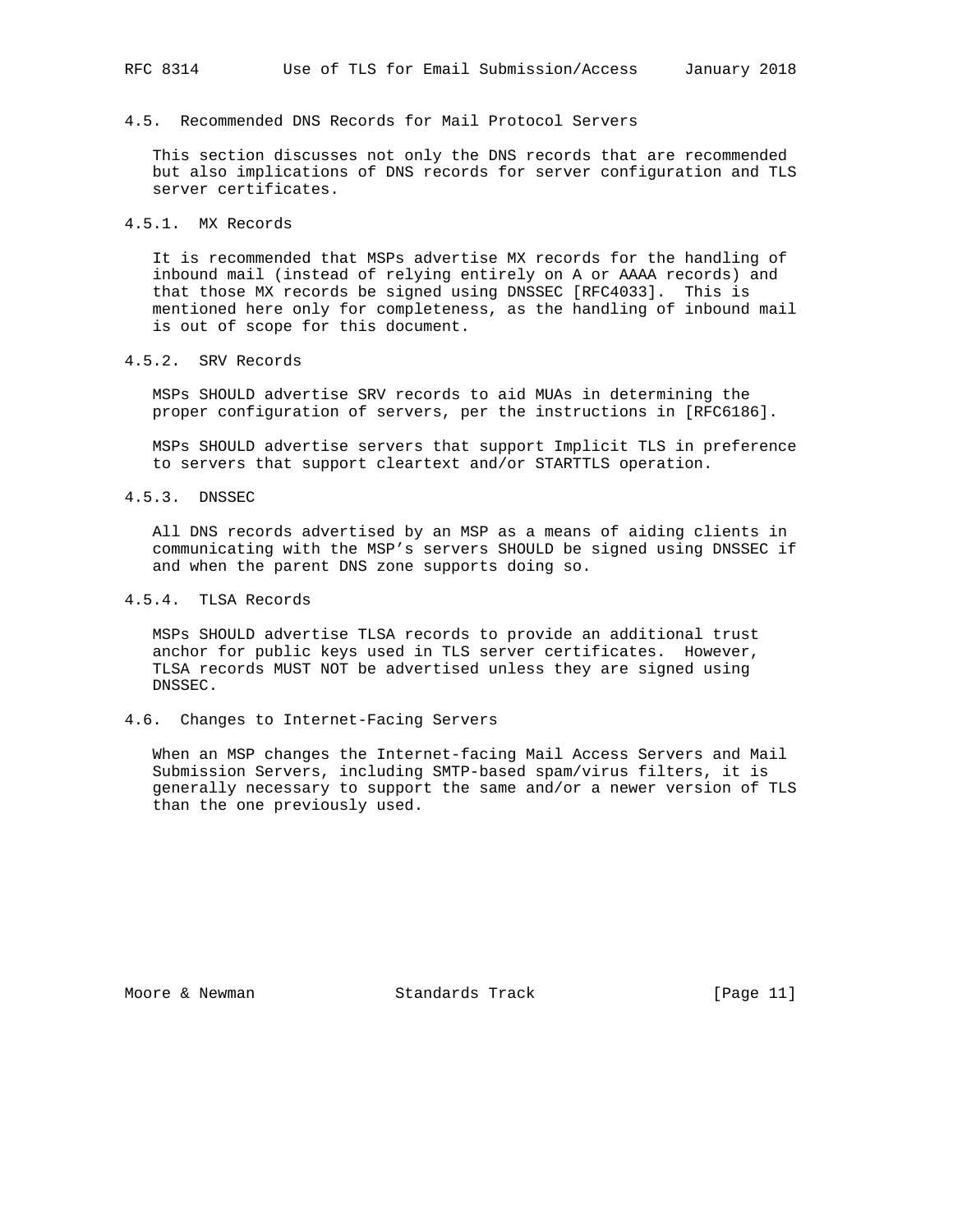5. Use of TLS by Mail User Agents

The following requirements and recommendations apply to MUAs:

- o MUAs SHOULD be capable of using DNS SRV records to discover Mail Access Servers and Mail Submission Servers that are advertised by an MSP for an account being configured. Other means of discovering server configuration information (e.g., a database maintained by the MUA vendor) MAY also be supported. (See Section 5.1 for more information.)
- o MUAs SHOULD be configurable to require a minimum level of confidentiality for any particular Mail Account and refuse to exchange information via any service associated with that Mail Account if the session does not provide that minimum level of confidentiality. (See Section 5.2.)
- o MUAs MUST NOT treat a session as meeting a minimum level of confidentiality if the server's TLS certificate cannot be validated. (See Section 5.3.)
- o MUAs MAY impose other minimum confidentiality requirements in the future, e.g., in order to discourage the use of TLS versions or cryptographic algorithms in which weaknesses have been discovered.
- o MUAs SHOULD provide a prominent indication of the level of confidentiality associated with an account configuration that is appropriate for the user interface (for example, a "lock" icon or changed background color for a visual interface, or some sort of audible indication for an audio user interface), at appropriate times and/or locations, in order to inform the user of the confidentiality of the communications associated with that account. For example, this might be done whenever (a) the user is prompted for authentication credentials, (b) the user is composing mail that will be sent to a particular submission server, (c) a list of accounts is displayed (particularly if the user can select from that list to read mail), or (d) the user is asking to view or update any configuration data that will be stored on a remote server. If, however, an MUA provides such an indication, it MUST NOT indicate confidentiality for any connection that does not at least use TLS 1.1 with certificate verification and also meet the minimum confidentiality requirements associated with that account.
- o MUAs MUST implement TLS 1.2 [RFC5246] or later. Earlier TLS and SSL versions MAY also be supported, so long as the MUA requires at least TLS 1.1 [RFC4346] when accessing accounts that are configured to impose minimum confidentiality requirements.

Moore & Newman Standards Track [Page 12]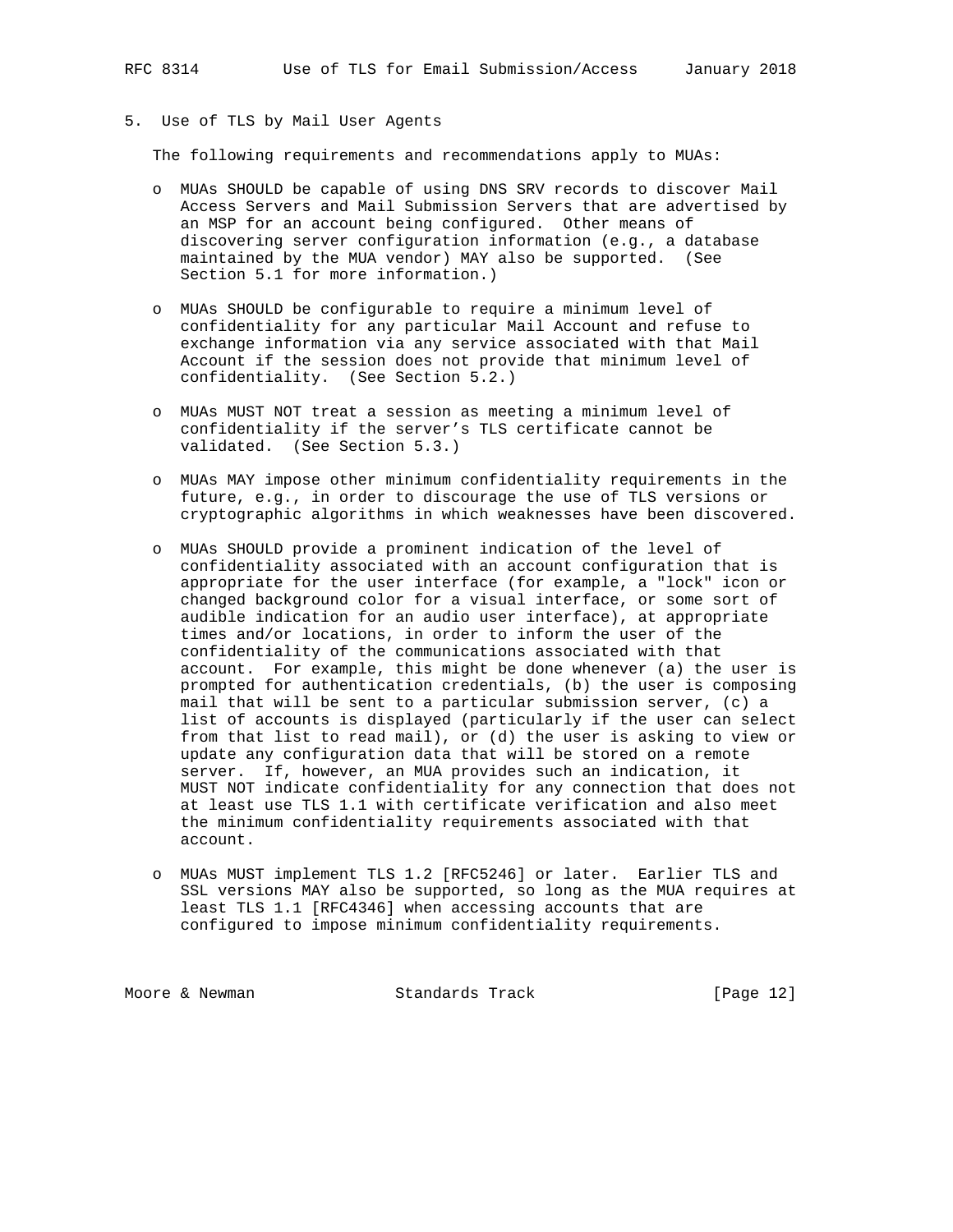- o All MUAs SHOULD implement the recommended TLS ciphersuites described in [RFC7525] or a future BCP or Standards Track revision of that document.
- o MUAs that are configured to not require minimum confidentiality for one or more accounts SHOULD detect when TLS becomes available on those accounts (using [RFC6186] or other means) and offer to upgrade the account to require TLS.

Additional considerations and details appear below.

## 5.1. Use of SRV Records in Establishing Configuration

 This document updates [RFC6186] by changing the preference rules and adding a new SRV service label \_submissions.\_tcp to refer to Message Submission with Implicit TLS.

 User-configurable MUAs SHOULD support the use of [RFC6186] for account setup. However, when using configuration information obtained via this method, MUAs SHOULD ignore advertised services that do not satisfy minimum confidentiality requirements, unless the user has explicitly requested reduced confidentiality. This will have the effect of causing the MUA to default to ignoring advertised configurations that do not support TLS, even when those advertised configurations have a higher priority than other advertised configurations.

 When using configuration information per [RFC6186], MUAs SHOULD NOT automatically establish new configurations that do not require TLS for all servers, unless there are no advertised configurations using TLS. If such a configuration is chosen, prior to attempting to authenticate to the server or use the server for Message Submission, the MUA SHOULD warn the user that traffic to that server will not be encrypted and that it will therefore likely be intercepted by unauthorized parties. The specific wording is to be determined by the implementation, but it should adequately capture the sense of risk, given the widespread incidence of mass surveillance of email traffic.

 Similarly, an MUA MUST NOT attempt to "test" a particular Mail Account configuration by submitting the user's authentication credentials to a server, unless a TLS session meeting minimum confidentiality levels has been established with that server. If minimum confidentiality requirements have not been satisfied, the MUA must explicitly warn that the user's password may be exposed to attackers before testing the new configuration.

Moore & Newman Standards Track [Page 13]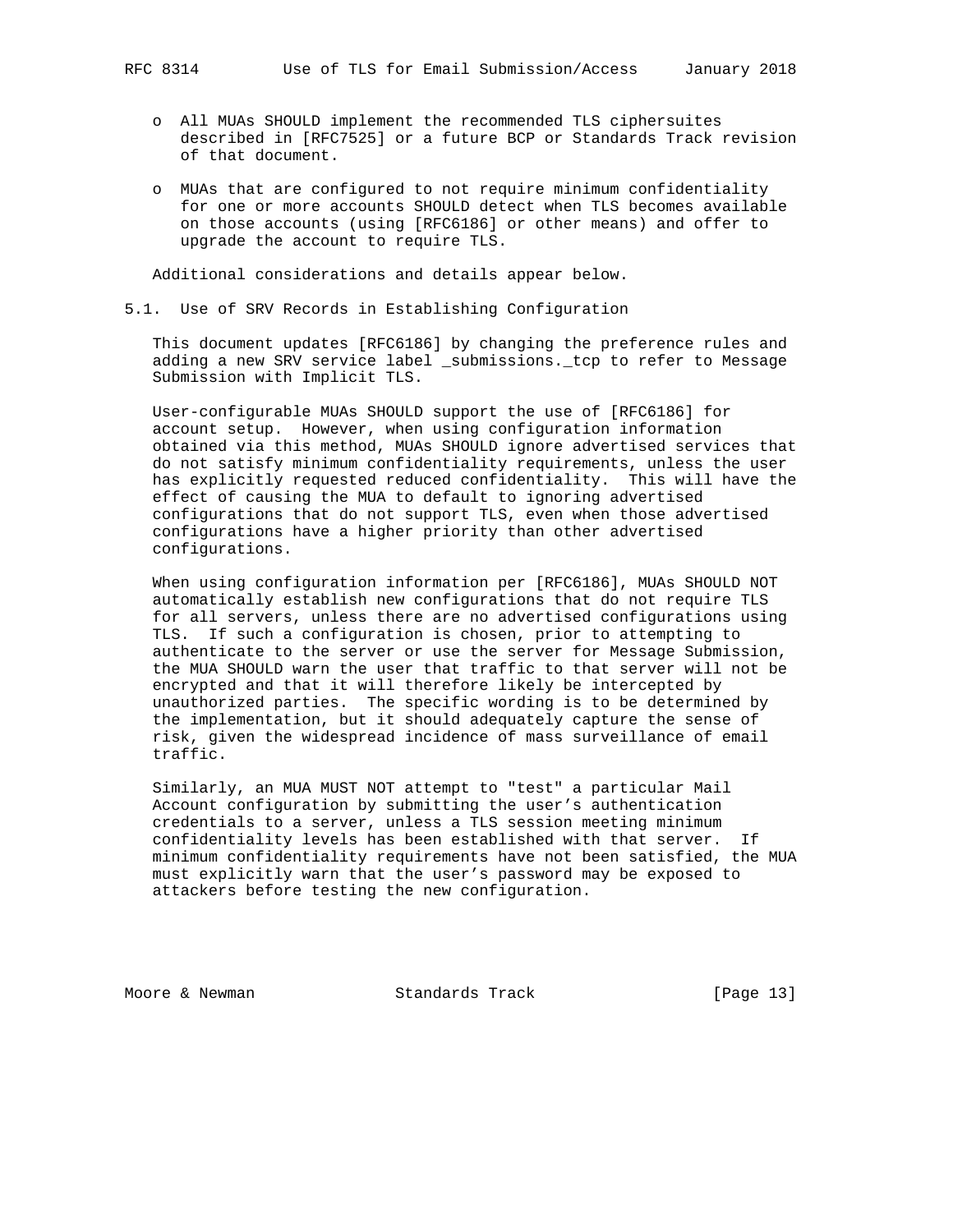When establishing a new configuration for connecting to an IMAP, POP, or SMTP submission server, based on SRV records, an MUA SHOULD verify that either (a) the SRV records are signed using DNSSEC or (b) the target Fully Qualified Domain Name (FQDN) of the SRV record matches the original server FQDN for which the SRV queries were made. If the target FQDN is not in the queried domain, the MUA SHOULD verify with the user that the SRV target FQDN is suitable for use, before executing any connections to the host. (See Section 6 of [RFC6186].)

 An MUA MUST NOT consult SRV records to determine which servers to use on every connection attempt, unless those SRV records are signed by DNSSEC and have a valid signature. However, an MUA MAY consult SRV records from time to time to determine if an MSP's server configuration has changed and alert the user if it appears that this has happened. This can also serve as a means to encourage users to upgrade their configurations to require TLS if and when their MSPs support it.

## 5.2. Minimum Confidentiality Level

 MUAs SHOULD, by default, require a minimum level of confidentiality for services accessed by each account. For MUAs supporting the ability to access multiple Mail Accounts, this requirement SHOULD be configurable on a per-account basis.

 The default minimum expected level of confidentiality for all new accounts MUST require successful validation of the server's certificate and SHOULD require negotiation of TLS version 1.1 or greater. (Future revisions to this specification may raise these requirements or impose additional requirements to address newly discovered weaknesses in protocols or cryptographic algorithms.)

 MUAs MAY permit the user to disable this minimum confidentiality requirement during initial account configuration or when subsequently editing an account configuration but MUST warn users that such a configuration will not assure privacy for either passwords or messages.

 An MUA that is configured to require a minimum level of confidentiality for a Mail Account MUST NOT attempt to perform any operation other than capability discovery, or STARTTLS for servers not using Implicit TLS, unless the minimum level of confidentiality is provided by that connection.

 MUAs SHOULD NOT allow users to easily access or send mail via a connection, or authenticate to any service using a password, if that account is configured to impose minimum confidentiality requirements and that connection does not meet all of those requirements. An

Moore & Newman Standards Track [Page 14]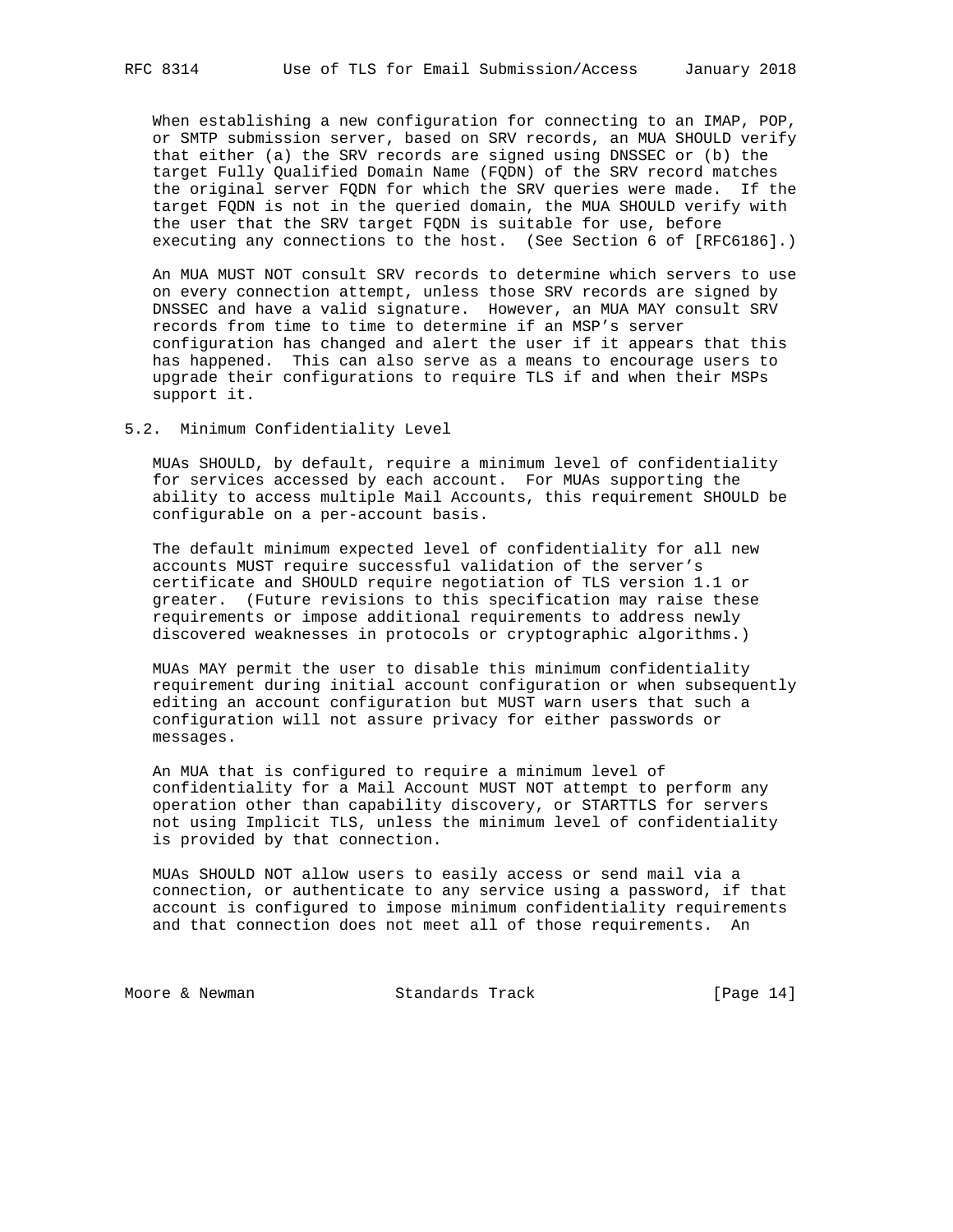example of "easy access" would be to display a dialog informing the user that the security requirements of the account were not met by the connection but allowing the user to "click through" to send mail or access the service anyway. Experience indicates that users presented with such an option often "click through" without understanding the risks that they're accepting by doing so. Furthermore, users who frequently find the need to "click through" to use an insecure connection may become conditioned to do so as a matter of habit, before considering whether the risks are reasonable in each specific instance.

 An MUA that is not configured to require a minimum level of confidentiality for a Mail Account SHOULD still attempt to connect to the services associated with that account using the most secure means available, e.g., by using Implicit TLS or STARTTLS.

### 5.3. Certificate Validation

 MUAs MUST validate TLS server certificates according to [RFC7817] and PKIX [RFC5280].

 MUAs MAY also support DNS-Based Authentication of Named Entities (DANE) [RFC6698] as a means of validating server certificates in order to meet minimum confidentiality requirements.

 MUAs MAY support the use of certificate pinning but MUST NOT consider a connection in which the server's authenticity relies on certificate pinning as providing the minimum level of confidentiality. (See Section 5.4.)

## 5.4. Certificate Pinning

 During account setup, the MUA will identify servers that provide account services such as mail access and mail submission (Section 5.1 describes one way to do this). The certificates for these servers are verified using the rules described in [RFC7817] and PKIX [RFC5280]. In the event that the certificate does not validate due to an expired certificate, a lack of an appropriate chain of trust, or a lack of an identifier match, the MUA MAY offer to create a persistent binding between that certificate and the saved hostname for the server, for use when accessing that account's servers. This is called "certificate pinning".

 (Note: This use of the term "certificate pinning" means something subtly different than HTTP Public Key Pinning as described in [RFC7469]. The dual use of the same term is confusing, but unfortunately both uses are well established.)

Moore & Newman Standards Track [Page 15]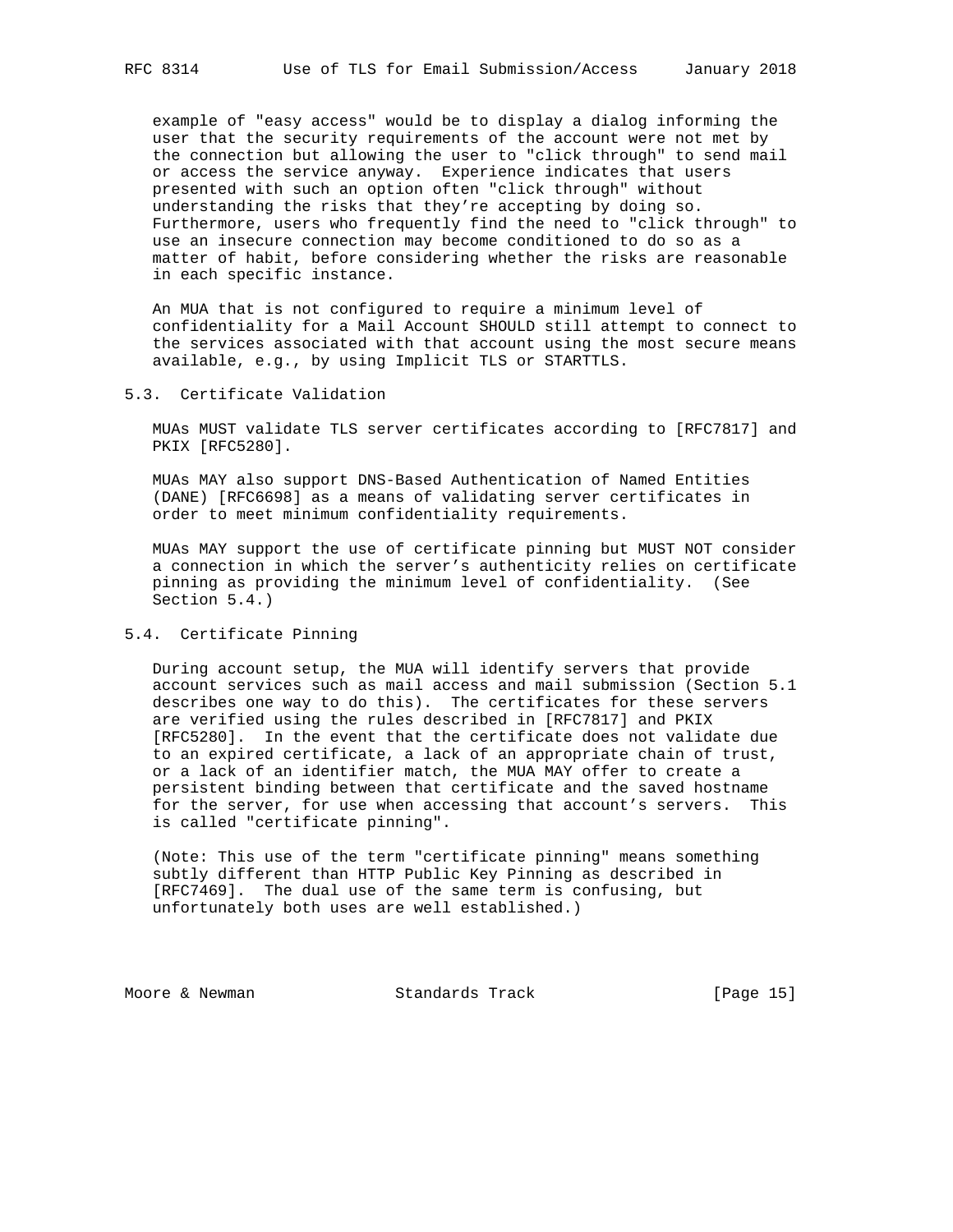Certificate pinning is only appropriate during Mail Account setup and MUST NOT be offered as an option in response to a failed certificate validation for an existing Mail Account. An MUA that allows certificate pinning MUST NOT allow a certificate pinned for one account to validate connections for other accounts. An MUA that allows certificate pinning MUST also allow a user to undo the pinning, i.e., to revoke trust in a certificate that has previously been pinned.

 A pinned certificate is subject to a man-in-the-middle attack at account setup time and typically lacks a mechanism to automatically revoke or securely refresh the certificate. Note also that a man-in the-middle attack at account setup time will expose the user's password to the attacker (if a password is used). Therefore, the use of a pinned certificate does not meet the requirement for a minimum confidentiality level, and an MUA MUST NOT indicate to the user that such confidentiality is provided. Additional advice on certificate pinning is presented in [RFC6125].

#### 5.5. Client Certificate Authentication

 MUAs MAY implement client certificate authentication on the Implicit TLS port. An MUA MUST NOT provide a client certificate during the TLS handshake unless the server requests one and the MUA has been authorized to use that client certificate with that account. Having the end user explicitly configure a client certificate for use with a given account is sufficient to meet this requirement. However, installing a client certificate for use with one account MUST NOT automatically authorize the use of that certificate with other accounts. This is not intended to prohibit site-specific authorization mechanisms, such as (a) a site-administrator-controlled mechanism to authorize the use of a client certificate with a given account or (b) a domain-name-matching mechanism.

 Note: The requirement that the server request a certificate is just a restatement of the TLS protocol rules, e.g., Section 7.4.6 of [RFC5246]. The requirement that the client not send a certificate not known to be acceptable to the server is pragmatic in multiple ways: the current TLS protocol provides no way for the client to know which of the potentially multiple certificates it should use; also, when the client sends a certificate, it is potentially disclosing its identity (or its user's identity) to both the server and any party with access to the transmission medium, perhaps unnecessarily and for no useful purpose.

Moore & Newman Standards Track [Page 16]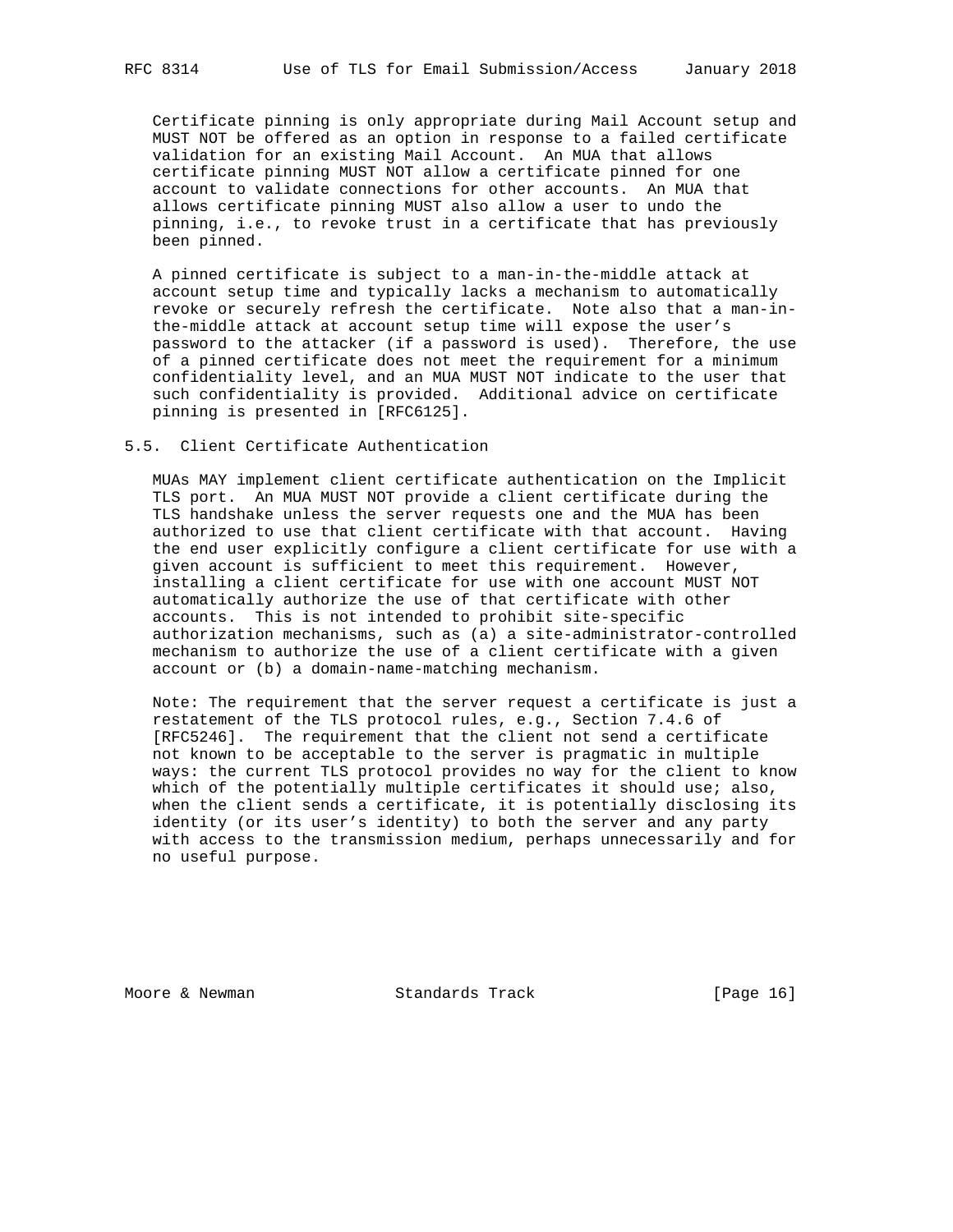A client supporting client certificate authentication with Implicit TLS MUST implement the SASL EXTERNAL mechanism [RFC4422], using the appropriate authentication command (AUTH for POP3 [RFC5034], AUTH for SMTP Submission [RFC4954], or AUTHENTICATE for IMAP [RFC3501]).

6. Considerations Related to Antivirus/Antispam Software and Services

 There are multiple ways to connect an AVAS service (e.g., "Antivirus & Antispam") to a mail server. Some mechanisms, such as the de facto "milter" protocol, are out of scope for this specification. However, some services use an SMTP relay proxy that intercepts mail at the application layer to perform a scan and proxy or forward to another Mail Transfer Agent (MTA). Deploying AVAS services in this way can cause many problems [RFC2979], including direct interference with this specification, and other forms of confidentiality or security reduction. An AVAS product or service is considered compatible with this specification if all IMAP, POP, and SMTP-related software (including proxies) it includes are compliant with this specification.

 Note that end-to-end email encryption prevents AVAS software and services from using email content as part of a spam or virus assessment. Furthermore, although a minimum confidentiality level can prevent a man-in-the-middle from introducing spam or virus content between the MUA and Submission server, it does not prevent other forms of client or account compromise. The use of AVAS services for submitted email therefore remains necessary.

- 7. IANA Considerations
- 7.1. POP3S Port Registration Update

 IANA has updated the registration of the TCP well-known port 995 using the following template [RFC6335]:

 Service Name: pop3s Transport Protocol: TCP Assignee: IESG <iesg@ietf.org> Contact: IETF Chair <chair@ietf.org> Description: POP3 over TLS protocol Reference: RFC 8314 Port Number: 995

Moore & Newman Standards Track [Page 17]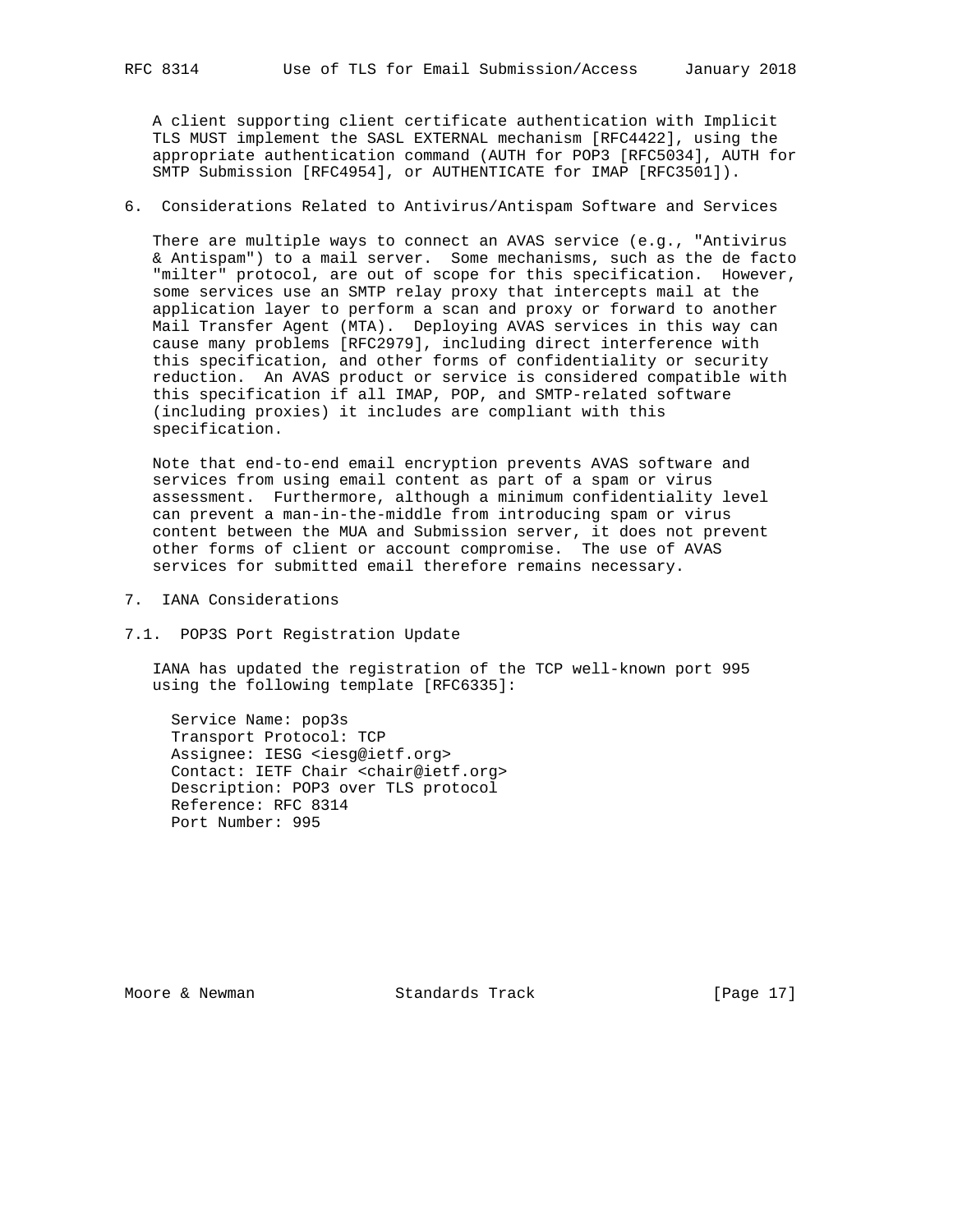#### 7.2. IMAPS Port Registration Update

 IANA has updated the registration of the TCP well-known port 993 using the following template [RFC6335]:

 Service Name: imaps Transport Protocol: TCP Assignee: IESG <iesg@ietf.org> Contact: IETF Chair <chair@ietf.org> Description: IMAP over TLS protocol Reference: RFC 8314 Port Number: 993

 No changes to existing UDP port assignments for pop3s or imaps are being requested.

 IANA has assigned an alternate usage of TCP port 465 in addition to the current assignment using the following template [RFC6335]:

 Service Name: submissions Transport Protocol: TCP Assignee: IESG <iesg@ietf.org> Contact: IETF Chair <chair@ietf.org> Description: Message Submission over TLS protocol Reference: RFC 8314 Port Number: 465

 This is a one-time procedural exception to the rules in [RFC6335]. This requires explicit IESG approval and does not set a precedent. Note: Since the purpose of this alternate usage assignment is to align with widespread existing practice and there is no known usage of UDP port 465 for Message Submission over TLS, IANA has not assigned an alternate usage of UDP port 465.

 Historically, port 465 was briefly registered as the "smtps" port. This registration made no sense, as the SMTP transport MX infrastructure has no way to specify a port, so port 25 is always used. As a result, the registration was revoked and was subsequently reassigned to a different service. In hindsight, the "smtps" registration should have been renamed or reserved rather than revoked. Unfortunately, some widely deployed mail software interpreted "smtps" as "submissions" [RFC6409] and used that port for email submission by default when an end user requested security during account setup. If a new port is assigned for the submissions service, either (a) email software will continue with unregistered use of port 465 (leaving the port registry inaccurate relative to

Moore & Newman Standards Track [Page 18]

<sup>7.3.</sup> Submissions Port Registration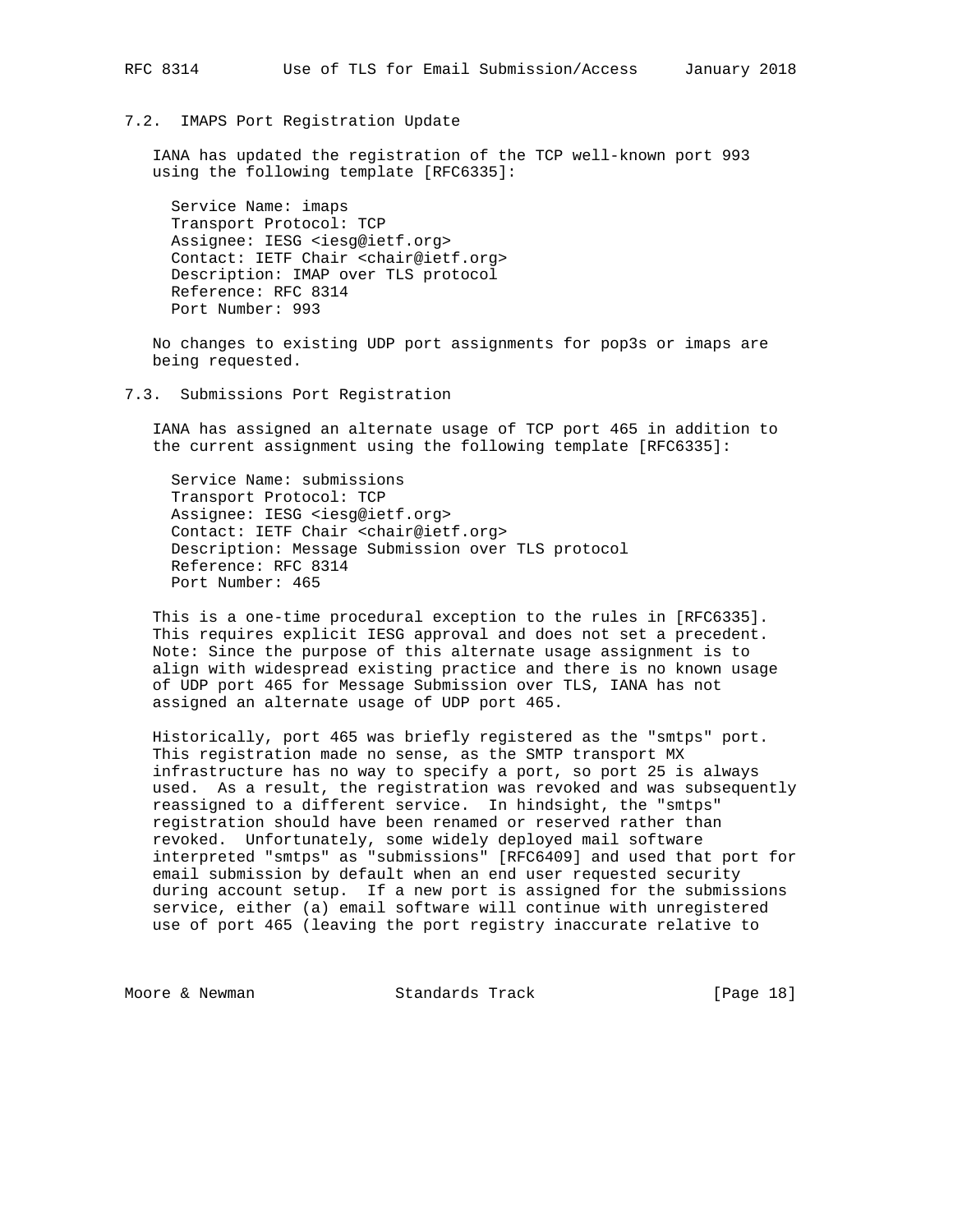de facto practice and wasting a well-known port) or (b) confusion between the de facto and registered ports will cause harmful interoperability problems that will deter the use of TLS for Message Submission. The authors of this document believe that both of these outcomes are less desirable than a "wart" in the registry documenting real-world usage of a port for two purposes. Although STARTTLS on port 587 has been deployed, it has not replaced the deployed use of Implicit TLS submission on port 465.

7.4. Additional Registered Clauses for "Received" Fields

 Per the provisions in [RFC5321], IANA has added two additional registered-clauses for Received fields as defined in Section 4.3 of this document:

- o "tls": Indicates the TLS cipher used (if applicable)
- o "group": Indicates the Diffie-Hellman group used with the TLS cipher (if applicable)

 The descriptions and syntax of these additional clauses are provided in Section 4.3 of this document.

8. Security Considerations

 This entire document is about security considerations. In general, this is targeted to improve mail confidentiality and to mitigate threats external to the email system such as network-level snooping or interception; this is not intended to mitigate active attackers who have compromised service provider systems.

 Implementers should be aware that the use of client certificates with TLS 1.2 reveals the user's identity to any party with the ability to read packets from the transmission medium and therefore may compromise the user's privacy. There seems to be no easy fix with TLS 1.2 or earlier versions, other than to avoid presenting client certificates except when there is explicit authorization to do so. TLS 1.3 [TLS-1.3] appears to reduce this privacy risk somewhat.

Moore & Newman Standards Track [Page 19]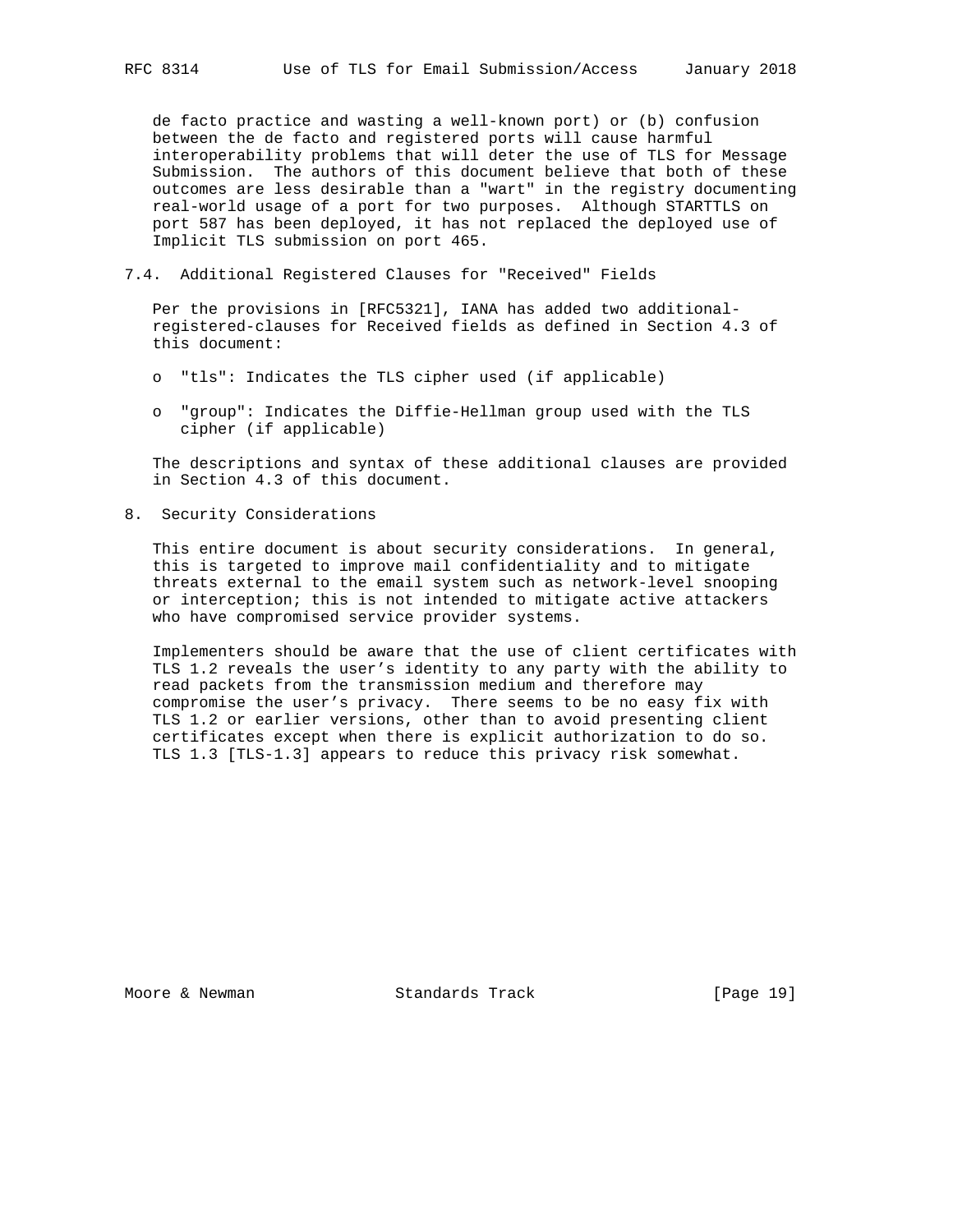# 9. References

- 9.1. Normative References
	- [RFC793] Postel, J., "Transmission Control Protocol", STD 7, RFC 793, DOI 10.17487/RFC0793, September 1981, <https://www.rfc-editor.org/info/rfc793>.
	- [RFC1939] Myers, J. and M. Rose, "Post Office Protocol Version 3", STD 53, RFC 1939, DOI 10.17487/RFC1939, May 1996, <https://www.rfc-editor.org/info/rfc1939>.
	- [RFC2119] Bradner, S., "Key words for use in RFCs to Indicate Requirement Levels", BCP 14, RFC 2119, DOI 10.17487/RFC2119, March 1997, <https://www.rfc-editor.org/info/rfc2119>.
	- [RFC3207] Hoffman, P., "SMTP Service Extension for Secure SMTP over Transport Layer Security", RFC 3207, DOI 10.17487/RFC3207, February 2002, <https://www.rfc-editor.org/info/rfc3207>.
	- [RFC3501] Crispin, M., "INTERNET MESSAGE ACCESS PROTOCOL VERSION 4rev1", RFC 3501, DOI 10.17487/RFC3501, March 2003, <https://www.rfc-editor.org/info/rfc3501>.
	- [RFC4033] Arends, R., Austein, R., Larson, M., Massey, D., and S. Rose, "DNS Security Introduction and Requirements", RFC 4033, DOI 10.17487/RFC4033, March 2005, <https://www.rfc-editor.org/info/rfc4033>.
	- [RFC5034] Siemborski, R. and A. Menon-Sen, "The Post Office Protocol (POP3) Simple Authentication and Security Layer (SASL) Authentication Mechanism", RFC 5034, DOI 10.17487/RFC5034, July 2007, <https://www.rfc-editor.org/info/rfc5034>.
	- [RFC5234] Crocker, D., Ed., and P. Overell, "Augmented BNF for Syntax Specifications: ABNF", STD 68, RFC 5234, DOI 10.17487/RFC5234, January 2008, <https://www.rfc-editor.org/info/rfc5234>.
	- [RFC5246] Dierks, T. and E. Rescorla, "The Transport Layer Security (TLS) Protocol Version 1.2", RFC 5246, DOI 10.17487/RFC5246, August 2008, <https://www.rfc-editor.org/info/rfc5246>.

Moore & Newman Standards Track [Page 20]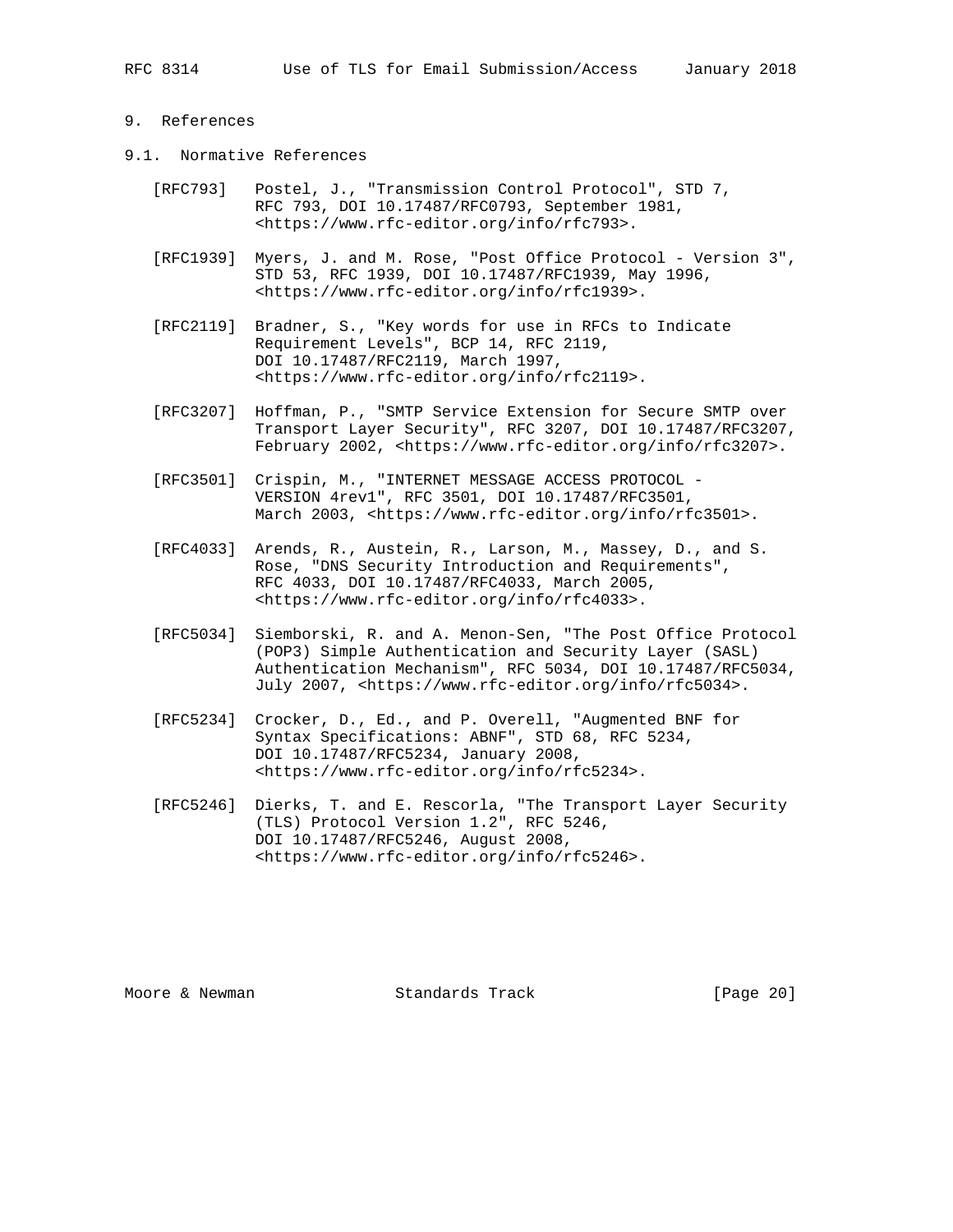- [RFC5280] Cooper, D., Santesson, S., Farrell, S., Boeyen, S., Housley, R., and W. Polk, "Internet X.509 Public Key Infrastructure Certificate and Certificate Revocation List (CRL) Profile", RFC 5280, DOI 10.17487/RFC5280, May 2008, <https://www.rfc-editor.org/info/rfc5280>.
- [RFC5322] Resnick, P., Ed., "Internet Message Format", RFC 5322, DOI 10.17487/RFC5322, October 2008, <https://www.rfc-editor.org/info/rfc5322>.
- [RFC6186] Daboo, C., "Use of SRV Records for Locating Email Submission/Access Services", RFC 6186, DOI 10.17487/RFC6186, March 2011, <https://www.rfc-editor.org/info/rfc6186>.
- [RFC6409] Gellens, R. and J. Klensin, "Message Submission for Mail", STD 72, RFC 6409, DOI 10.17487/RFC6409, November 2011, <https://www.rfc-editor.org/info/rfc6409>.
- [RFC6698] Hoffman, P. and J. Schlyter, "The DNS-Based Authentication of Named Entities (DANE) Transport Layer Security (TLS) Protocol: TLSA", RFC 6698, DOI 10.17487/RFC6698, August 2012, <https://www.rfc-editor.org/info/rfc6698>.
- [RFC7525] Sheffer, Y., Holz, R., and P. Saint-Andre, "Recommendations for Secure Use of Transport Layer Security (TLS) and Datagram Transport Layer Security (DTLS)", BCP 195, RFC 7525, DOI 10.17487/RFC7525, May 2015, <https://www.rfc-editor.org/info/rfc7525>.
- [RFC7672] Dukhovni, V. and W. Hardaker, "SMTP Security via Opportunistic DNS-Based Authentication of Named Entities (DANE) Transport Layer Security (TLS)", RFC 7672, DOI 10.17487/RFC7672, October 2015, <https://www.rfc-editor.org/info/rfc7672>.
- [RFC7817] Melnikov, A., "Updated Transport Layer Security (TLS) Server Identity Check Procedure for Email-Related Protocols", RFC 7817, DOI 10.17487/RFC7817, March 2016, <https://www.rfc-editor.org/info/rfc7817>.
- [RFC8174] Leiba, B., "Ambiguity of Uppercase vs Lowercase in RFC 2119 Key Words", BCP 14, RFC 8174, DOI 10.17487/RFC8174, May 2017, <https://www.rfc-editor.org/info/rfc8174>.

Moore & Newman Standards Track [Page 21]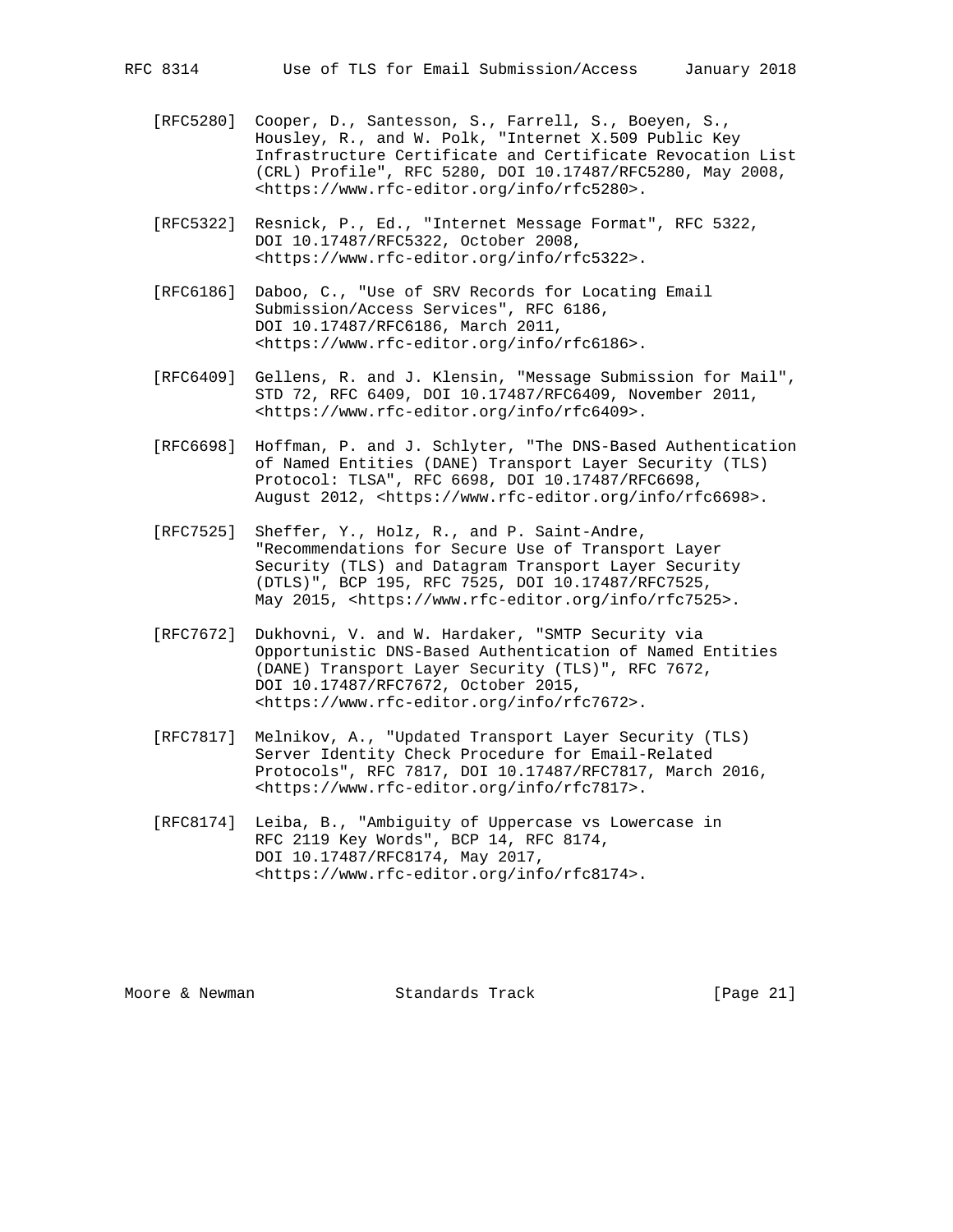## 9.2. Informative References

 [CERT-555316] CERT, "Vulnerability Note VU#555316: STARTTLS plaintext command injection vulnerability", Carnegie Mellon University Software Engineering Institute, September 2011, <https://www.kb.cert.org/vuls/id/555316>.

[Email-TLS]

 Moore, K., "Recommendations for use of TLS by Electronic Mail Access Protocols", Work in Progress, draft-moore email-tls-00, October 2013.

 [MTA-STS] Margolis, D., Risher, M., Ramakrishnan, B., Brotman, A., and J. Jones, "SMTP MTA Strict Transport Security (MTA-STS)", Work in Progress, draft-ietf-uta-mta-sts-14, January 2018.

[POP3-over-TLS]

 Melnikov, A., Newman, C., and M. Yevstifeyev, Ed., "POP3 over TLS", Work in Progress, draft-melnikov-pop3 over-tls-02, August 2011.

- [RFC2595] Newman, C., "Using TLS with IMAP, POP3 and ACAP", RFC 2595, DOI 10.17487/RFC2595, June 1999, <https://www.rfc-editor.org/info/rfc2595>.
- [RFC2979] Freed, N., "Behavior of and Requirements for Internet Firewalls", RFC 2979, DOI 10.17487/RFC2979, October 2000, <https://www.rfc-editor.org/info/rfc2979>.
- [RFC3848] Newman, C., "ESMTP and LMTP Transmission Types Registration", RFC 3848, DOI 10.17487/RFC3848, July 2004, <https://www.rfc-editor.org/info/rfc3848>.
- [RFC4346] Dierks, T. and E. Rescorla, "The Transport Layer Security (TLS) Protocol Version 1.1", RFC 4346, DOI 10.17487/RFC4346, April 2006, <https://www.rfc-editor.org/info/rfc4346>.
- [RFC4422] Melnikov, A., Ed., and K. Zeilenga, Ed., "Simple Authentication and Security Layer (SASL)", RFC 4422, DOI 10.17487/RFC4422, June 2006, <https://www.rfc-editor.org/info/rfc4422>.

Moore & Newman Standards Track [Page 22]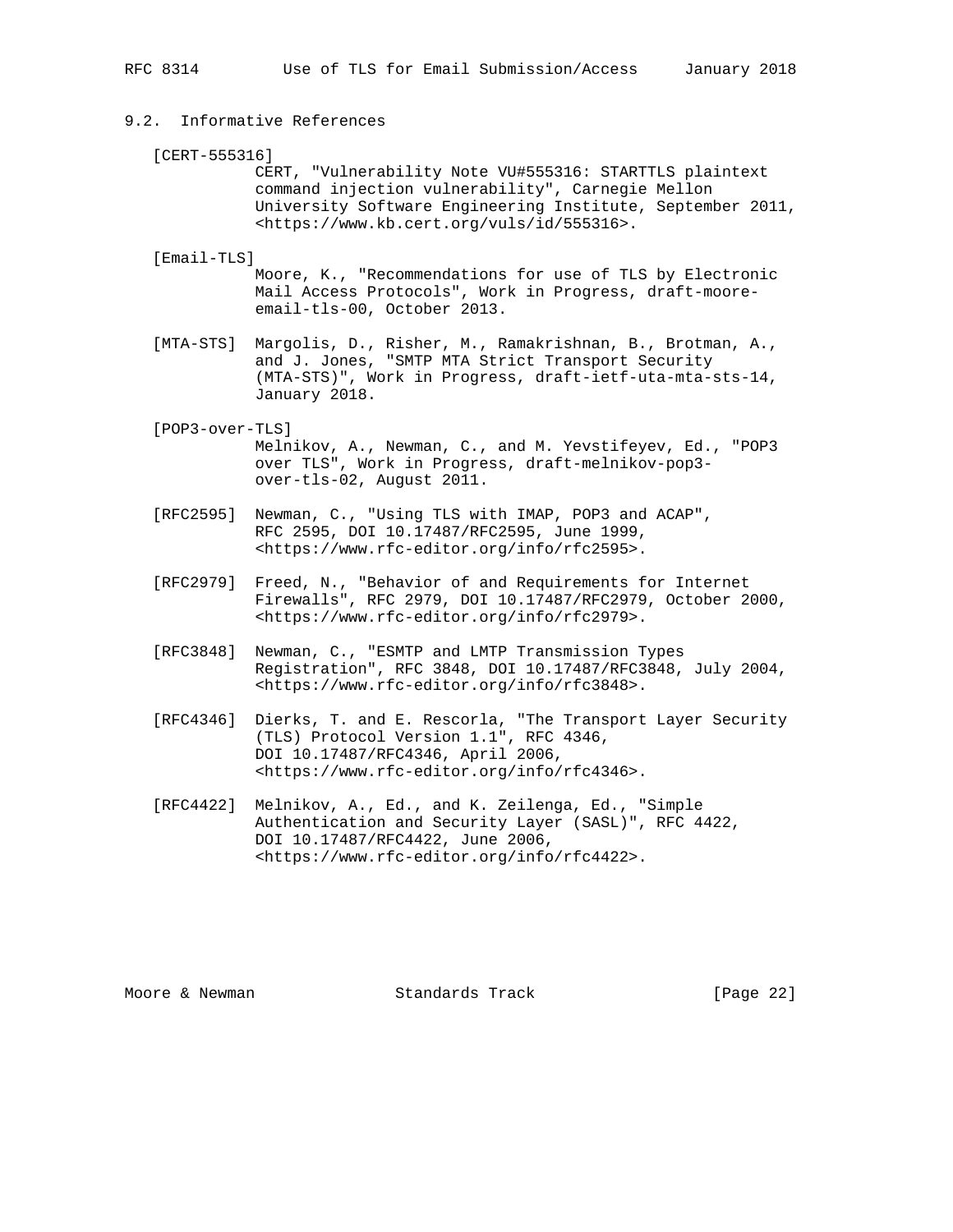- [RFC4954] Siemborski, R., Ed., and A. Melnikov, Ed., "SMTP Service Extension for Authentication", RFC 4954, DOI 10.17487/RFC4954, July 2007, <https://www.rfc-editor.org/info/rfc4954>.
- [RFC5068] Hutzler, C., Crocker, D., Resnick, P., Allman, E., and T. Finch, "Email Submission Operations: Access and Accountability Requirements", BCP 134, RFC 5068, DOI 10.17487/RFC5068, November 2007, <https://www.rfc-editor.org/info/rfc5068>.
- [RFC5321] Klensin, J., "Simple Mail Transfer Protocol", RFC 5321, DOI 10.17487/RFC5321, October 2008, <https://www.rfc-editor.org/info/rfc5321>.
- [RFC6066] Eastlake 3rd, D., "Transport Layer Security (TLS) Extensions: Extension Definitions", RFC 6066, DOI 10.17487/RFC6066, January 2011, <https://www.rfc-editor.org/info/rfc6066>.
- [RFC6125] Saint-Andre, P. and J. Hodges, "Representation and Verification of Domain-Based Application Service Identity within Internet Public Key Infrastructure Using X.509 (PKIX) Certificates in the Context of Transport Layer Security (TLS)", RFC 6125, DOI 10.17487/RFC6125, March 2011, <https://www.rfc-editor.org/info/rfc6125>.
- [RFC6335] Cotton, M., Eggert, L., Touch, J., Westerlund, M., and S. Cheshire, "Internet Assigned Numbers Authority (IANA) Procedures for the Management of the Service Name and Transport Protocol Port Number Registry", BCP 165, RFC 6335, DOI 10.17487/RFC6335, August 2011, <https://www.rfc-editor.org/info/rfc6335>.
- [RFC7469] Evans, C., Palmer, C., and R. Sleevi, "Public Key Pinning Extension for HTTP", RFC 7469, DOI 10.17487/RFC7469, April 2015, <https://www.rfc-editor.org/info/rfc7469>.
- [TLS-1.3] Rescorla, E., "The Transport Layer Security (TLS) Protocol Version 1.3", Work in Progress, draft-ietf-tls-tls13-23, January 2018.

Moore & Newman Standards Track [Page 23]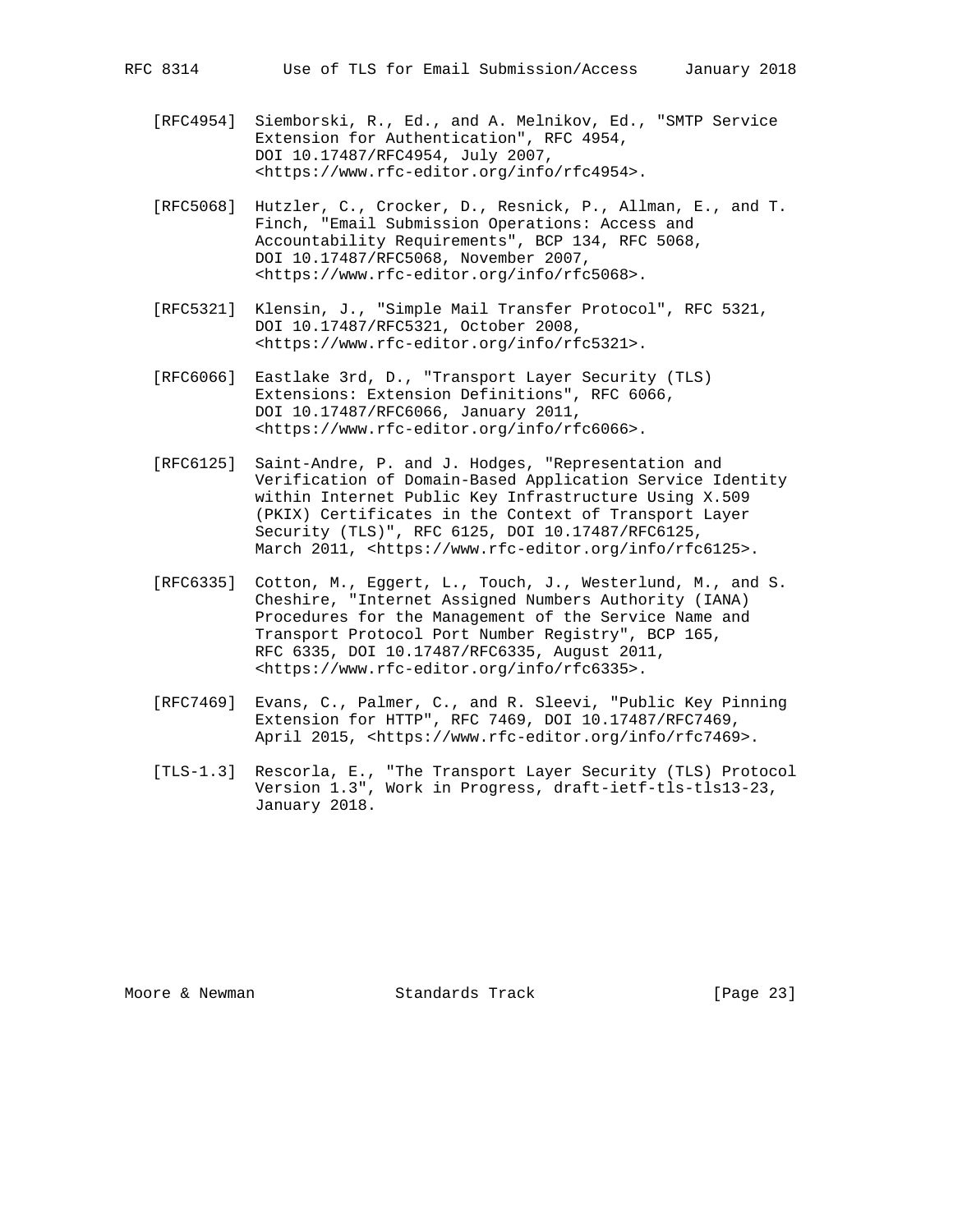Appendix A. Design Considerations

This section is not normative.

 The first version of this document was written independently from the October 2013 version of [Email-TLS] ("Recommendations for use of TLS by Electronic Mail Access Protocols"). Subsequent versions merge ideas from both documents.

 One author of this document was also the author of RFC 2595, which became the standard for TLS usage with POP and IMAP, and the other author was perhaps the first to propose that idea. In hindsight, both authors now believe that that approach was a mistake. At this point, the authors believe that while anything that makes it easier to deploy TLS is good, the desirable end state is that these protocols always use TLS, leaving no need for a separate port for cleartext operation except to support legacy clients while they continue to be used. The separate-port model for TLS is inherently simpler to implement, debug, and deploy. It also enables a "generic TLS load-balancer" that accepts secure client connections for arbitrary foo-over-TLS protocols and forwards them to a server that may or may not support TLS. Such load-balancers cause many problems because they violate the end-to-end principle and the server loses the ability to log security-relevant information about the client unless the protocol is designed to forward that information (as this specification does for the ciphersuite). However, they can result in TLS deployment where it would not otherwise happen, which is a sufficiently important goal that it overrides any problems.

 Although STARTTLS appears only slightly more complex than separate-port TLS, we again learned the lesson that complexity is the enemy of security in the form of the STARTTLS command injection vulnerability (Computer Emergency Readiness Team (CERT) vulnerability ID #555316 [CERT-555316]). Although there's nothing inherently wrong with STARTTLS, the fact that it resulted in a common implementation error (made independently by multiple implementers) suggests that it is a less secure architecture than Implicit TLS.

 Section 7 of RFC 2595 critiques the separate-port approach to TLS. The first bullet was a correct critique. There are proposals in the HTTP community to address that, and the use of SRV records as described in RFC 6186 resolves that critique for email. The second bullet is correct as well but is not very important because useful deployment of security layers other than TLS in email is small enough to be effectively irrelevant. (Also, it's less correct than it used to be because "export" ciphersuites are no longer supported in modern versions of TLS.) The third bullet is incorrect because it misses the desirable option of "use TLS for all subsequent connections to

Moore & Newman Standards Track [Page 24]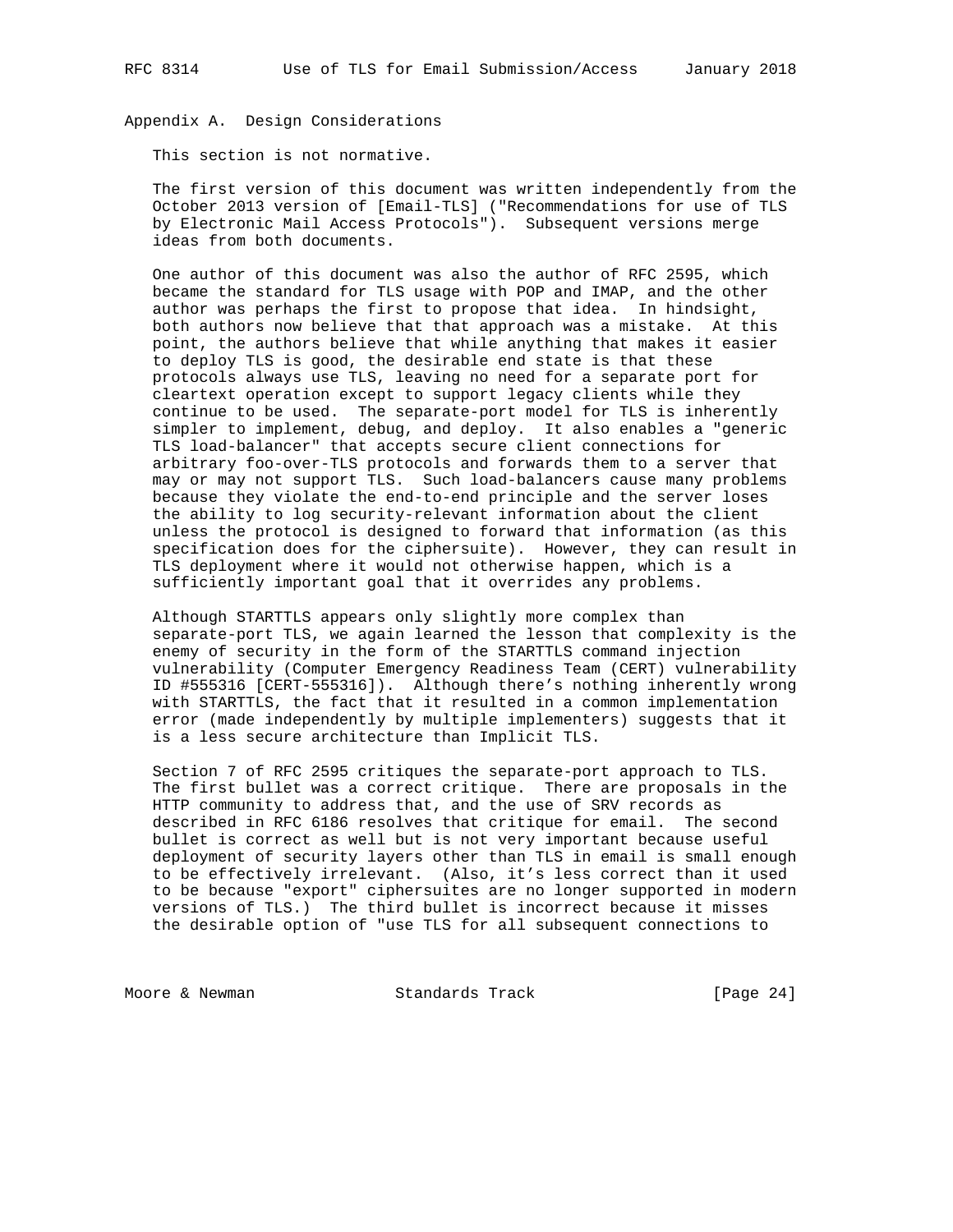this server once TLS is successfully negotiated". The fourth bullet may be correct, but it is not a problem yet with current port consumption rates. The fundamental error was prioritizing a perceived better design based on a mostly valid critique over real-world deployability. But getting security and confidentiality facilities actually deployed is so important that it should trump design purity considerations.

 Port 465 is presently used for two purposes: for submissions by a large number of clients and service providers and for the "urd" protocol by one vendor. Actually documenting this current state is controversial, as discussed in the IANA Considerations section. However, there is no good alternative. Registering a new port for submissions when port 465 is already widely used for that purpose will just create interoperability problems. Registering a port that's only used if advertised by an SRV record (RFC 6186) would not create interoperability problems but would require all client deployments, server deployments, and software to change significantly, which is contrary to the goal of promoting the increased use of TLS. Encouraging the use of STARTTLS on port 587 would not create interoperability problems, but it is unlikely to have any impact on the current undocumented use of port 465 and makes the guidance in this document less consistent. The remaining option is to document the current state of the world and support future use of port 465 for submission, as this increases consistency and ease of deployment for TLS email submission.

Moore & Newman Standards Track [Page 25]